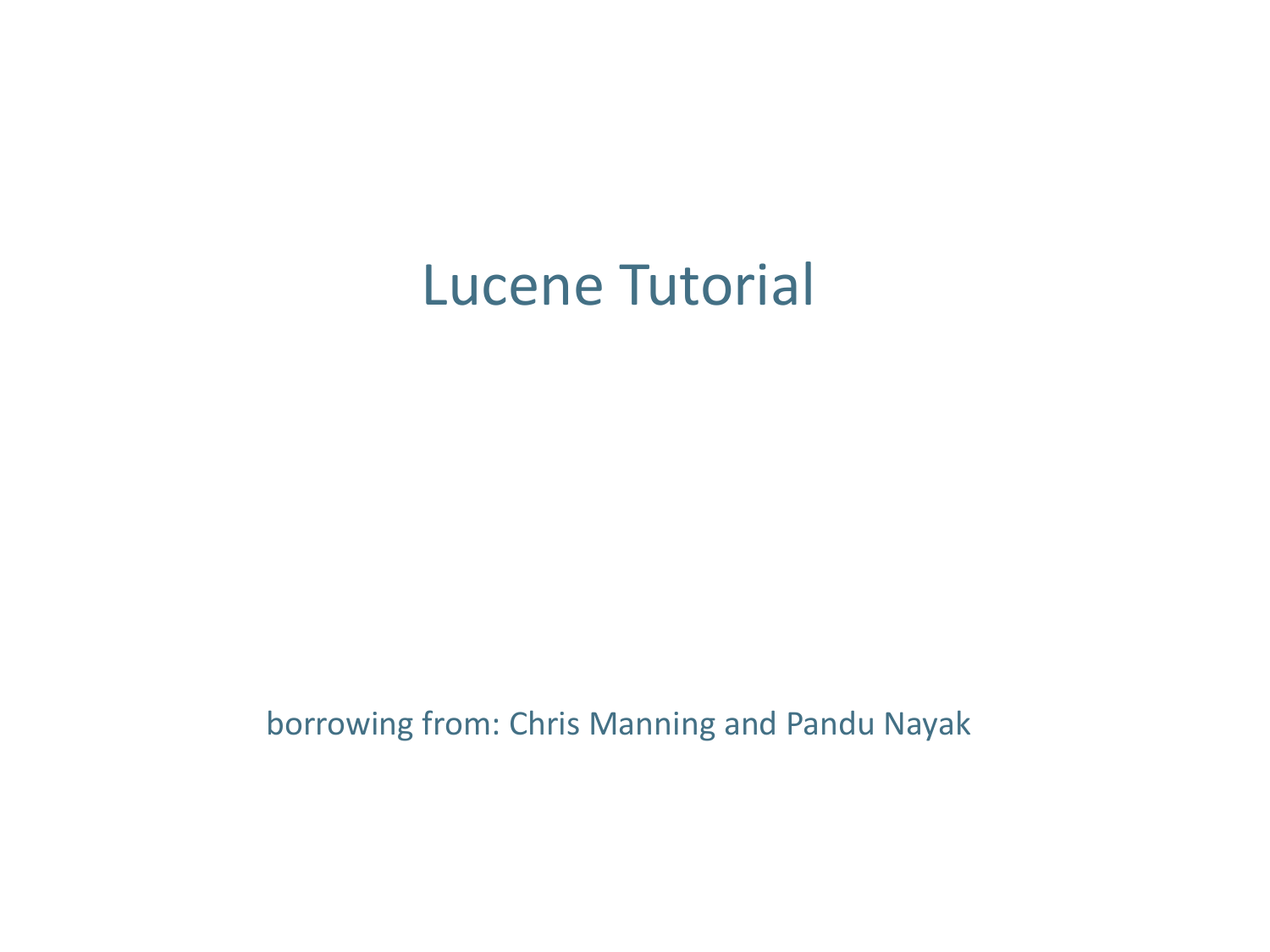## Open source IR systems

- Widely used academic systems
	- Terrier (Java, U. Glasgow) <http://terrier.org>
	- Indri/Galago/Lemur (C++ (& Java), U. Mass & CMU)
	- Tail of others (Zettair, ...)
- Widely used non-academic open source systems

#### **Lucene**

- Things built on it: Solr, ElasticSearch
- A few others (Xapian, ...)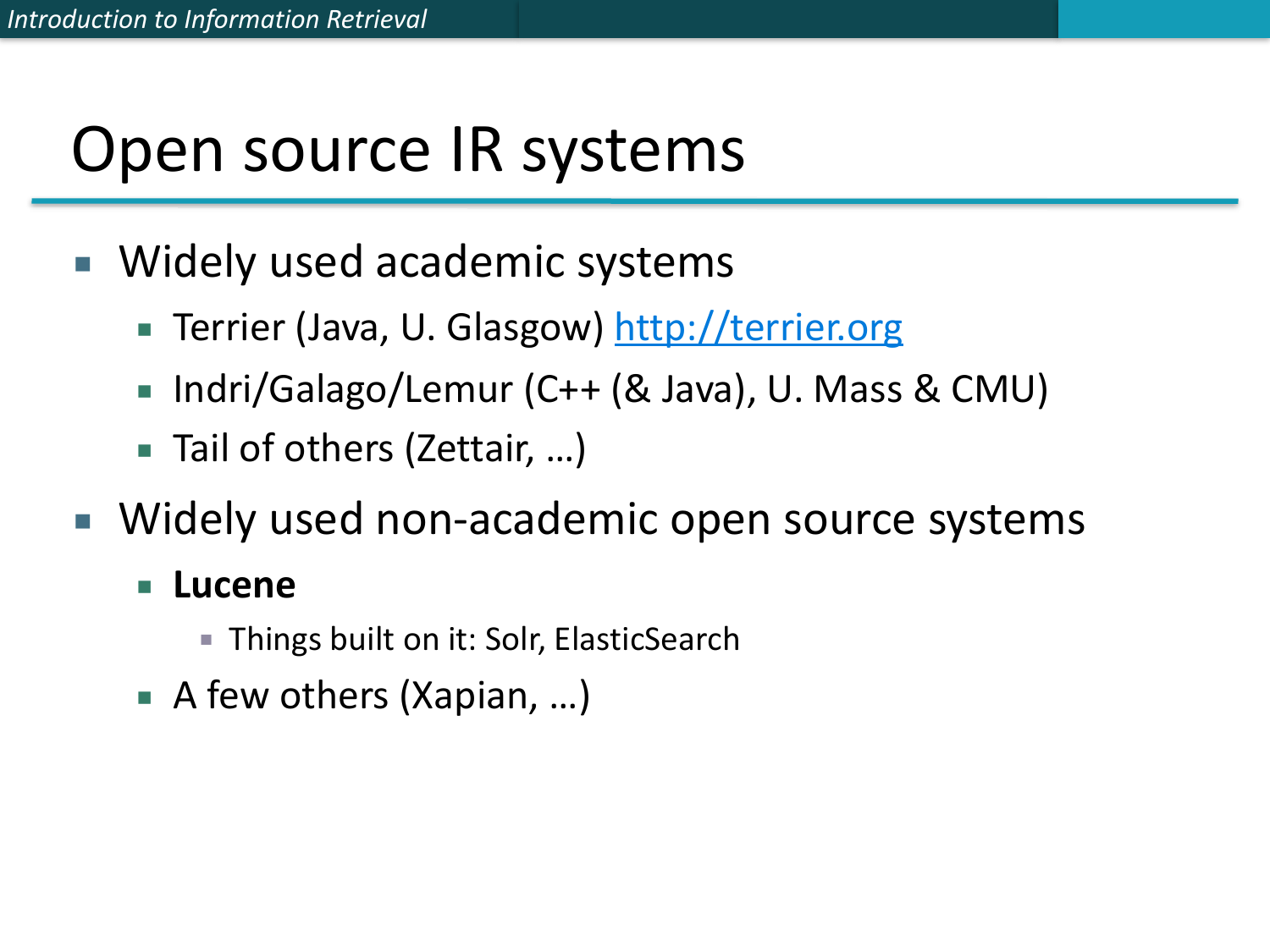#### Lucene

- Open source Java library for indexing and searching
	- Lets you add search to your application
	- Not a complete search system by itself
	- **E** Written by Doug Cutting
- Used by: Twitter, LinkedIn, Zappos, CiteSeer, Eclipse, ...
	- ... and many more (see [http://wiki.apache.org/lucene-java/](http://wiki.apache.org/lucene-java/PoweredBy) [PoweredBy\)](http://wiki.apache.org/lucene-java/PoweredBy)
- $\blacksquare$  Ports/integrations to other languages
	- C/C++, C#, Ruby, Perl, Python, PHP, ...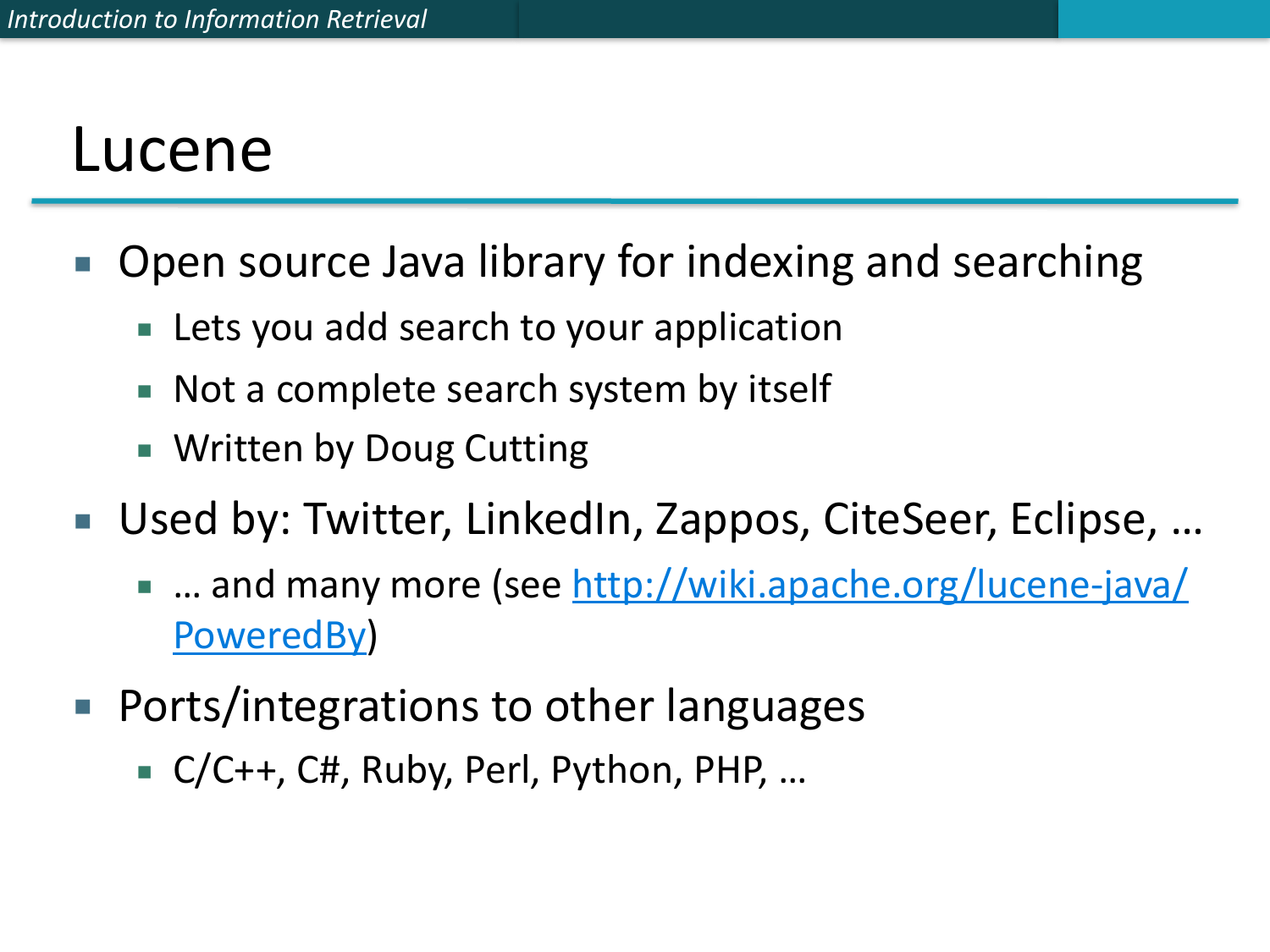# Based on "Lucene in Action"

#### By Michael McCandless, Erik Hatcher, Otis Gospodnetic



Covers Lucene 3. It's now up to 6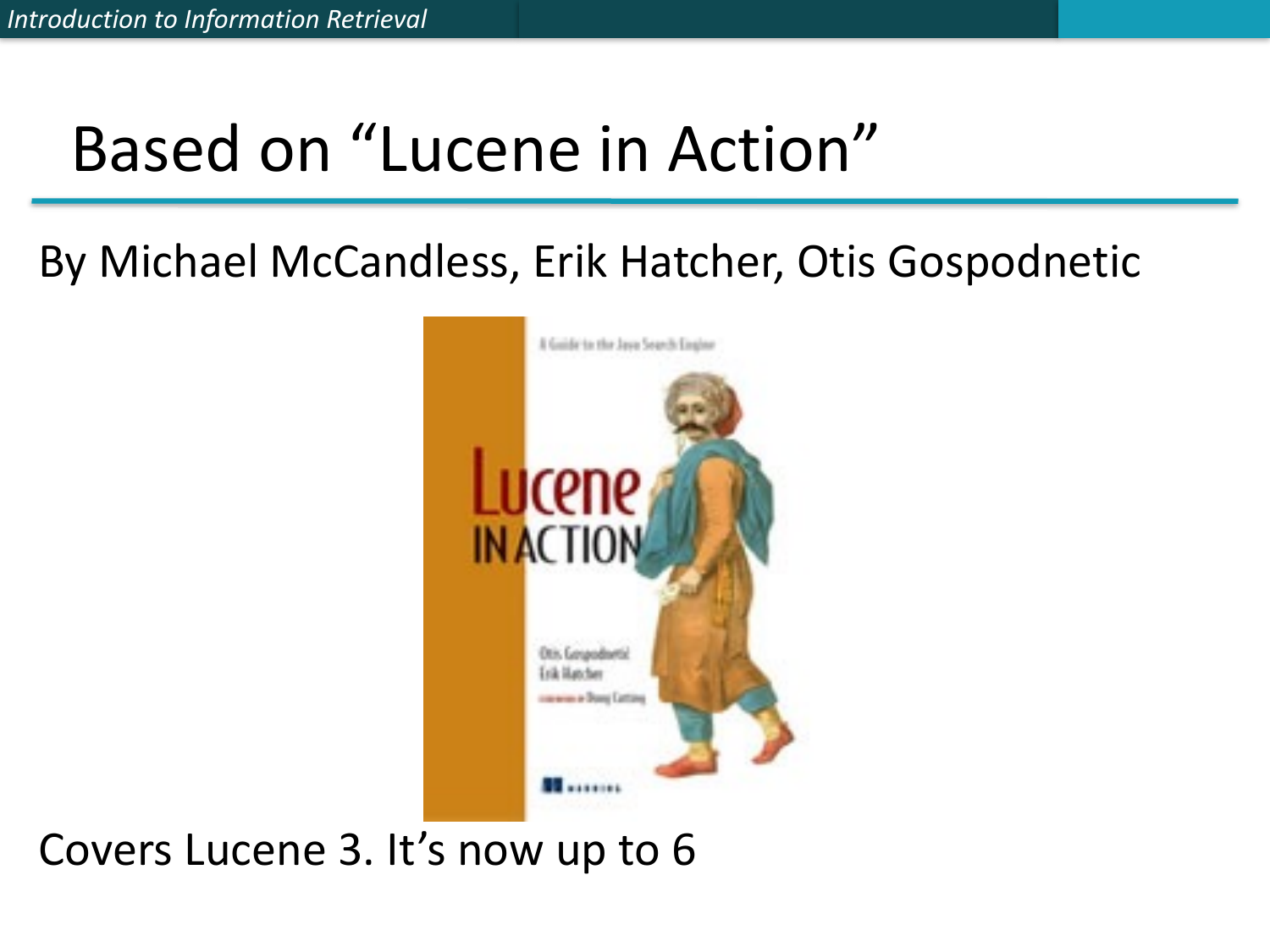#### Resources

- Lucene: http://lucene.apache.org
- **Lucene in Action: http://www.manning.com/hatcher3/** 
	- Code samples available for download
- Ant: http://ant.apache.org/
	- Java build system used by "Lucene in Action" code (downloadable from Lucene in Action website)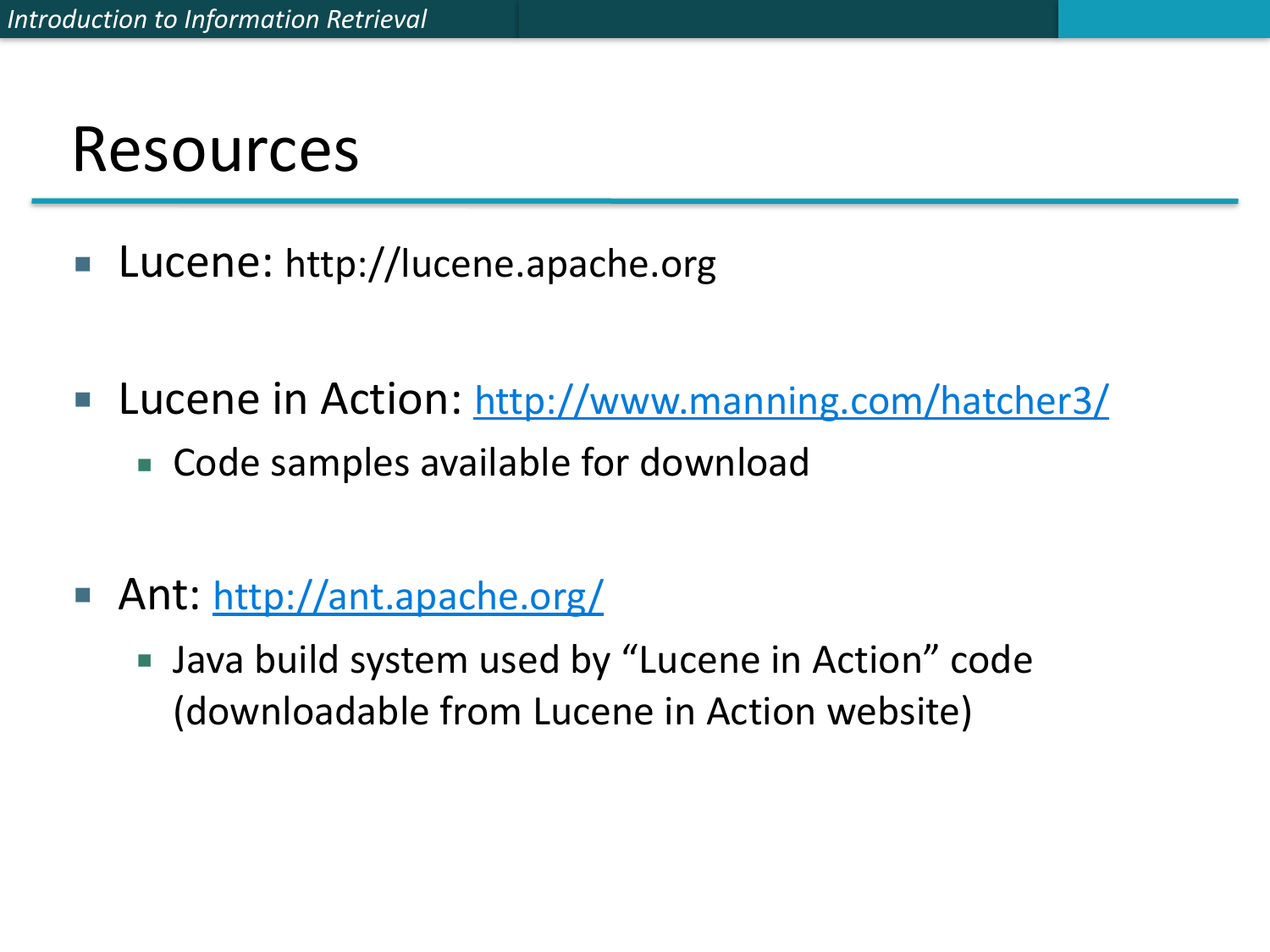### Lucene in a search system

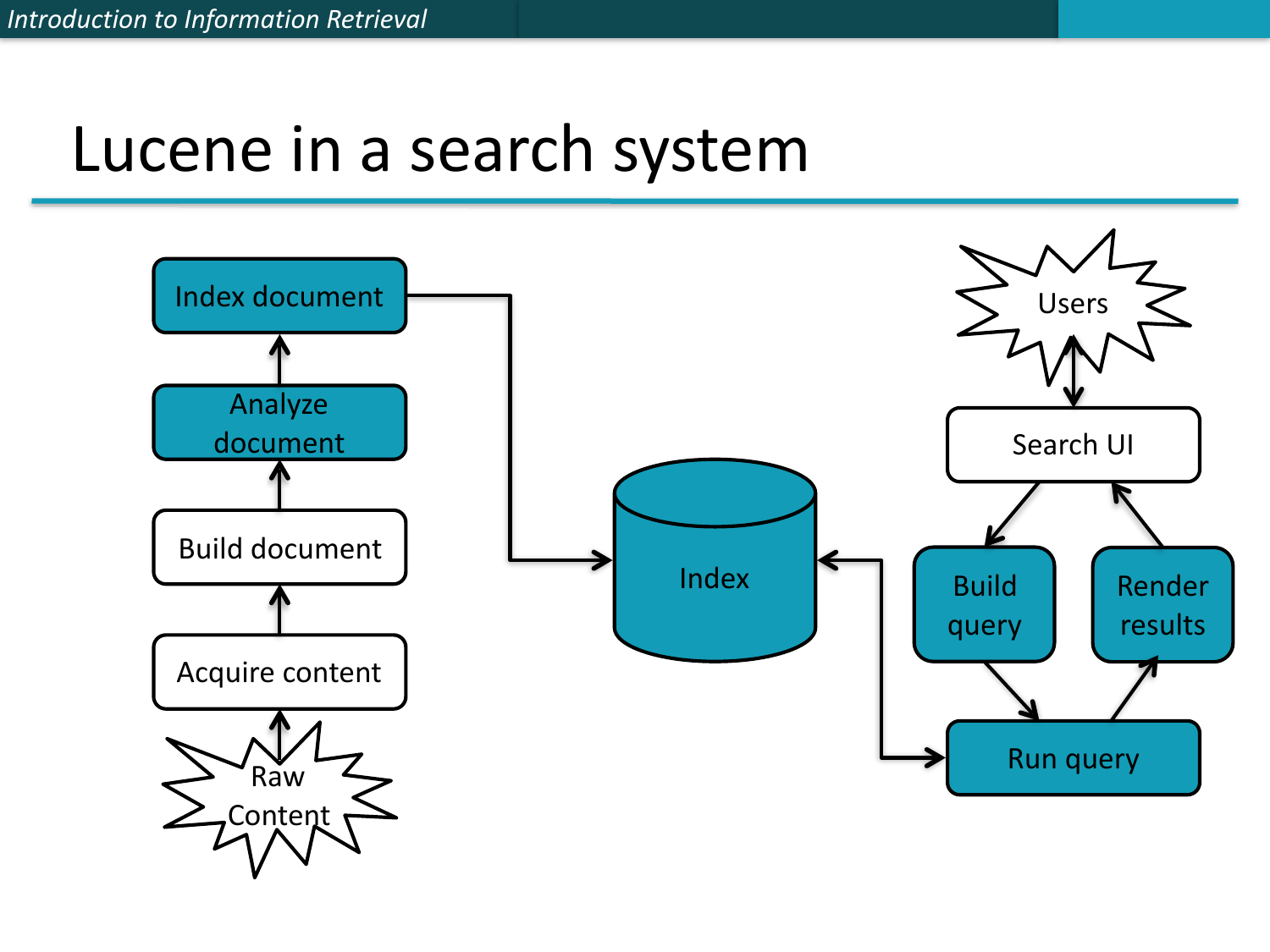## Lucene demos

- Source files in lia2e/src/lia/meetlucene/
	- $\blacksquare$  Actual sources use Lucene 3
	- Code in these slides upgraded to Lucene 6
- Command line **Indexer**
	- **· lia.meetlucene.Indexer**
- Command line **Searcher** 
	- **· lia.meetlucene.Searcher**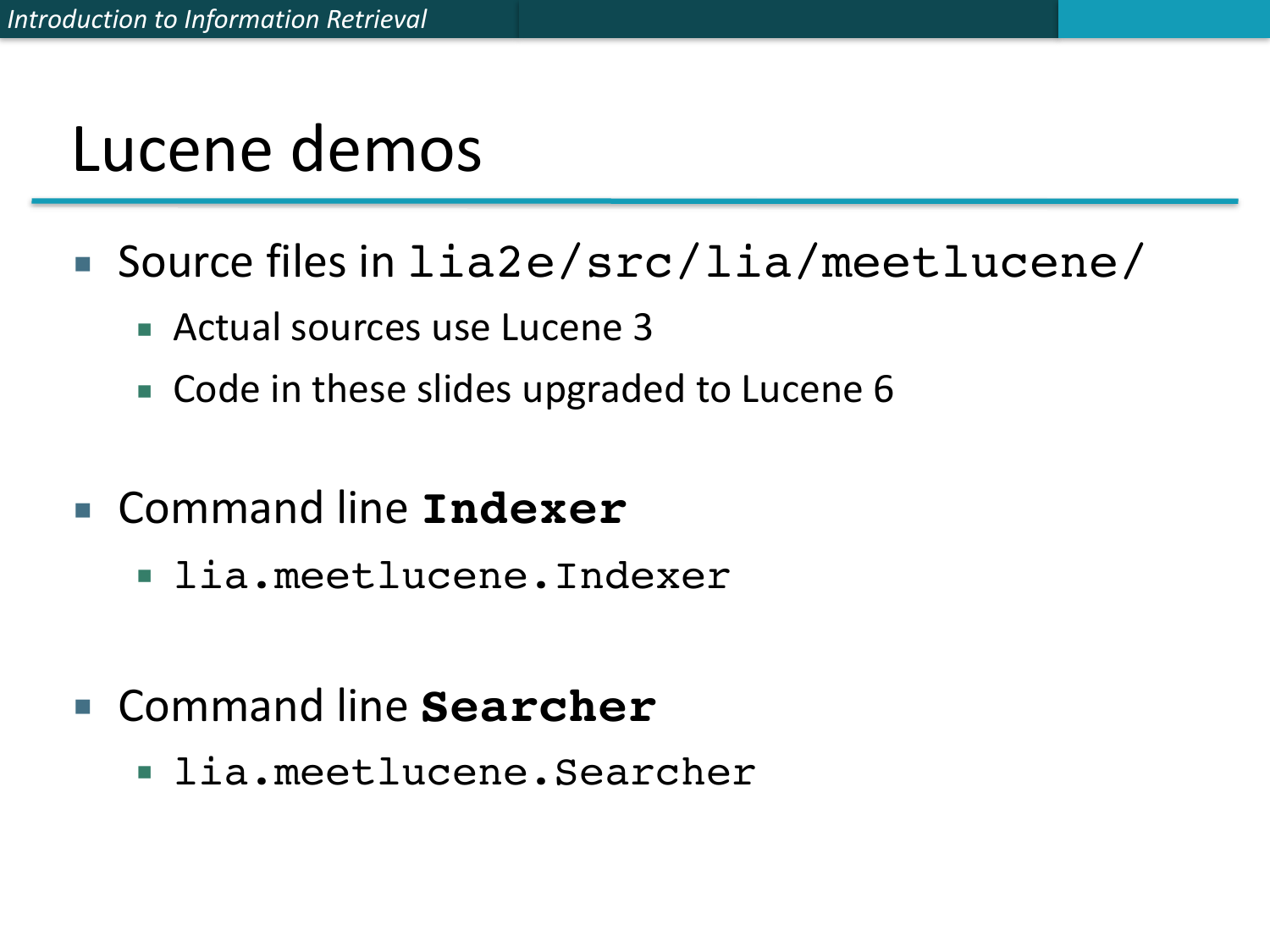# Core indexing classes

- IndexWriter
	- Central component that allows you to create a new index, open an existing one, and add, remove, or update documents in an index
	- Built on an IndexWriterConfig and a Directory
- Directory
	- Abstract class that represents the location of an index
- Analyzer
	- **Extracts tokens from a text stream**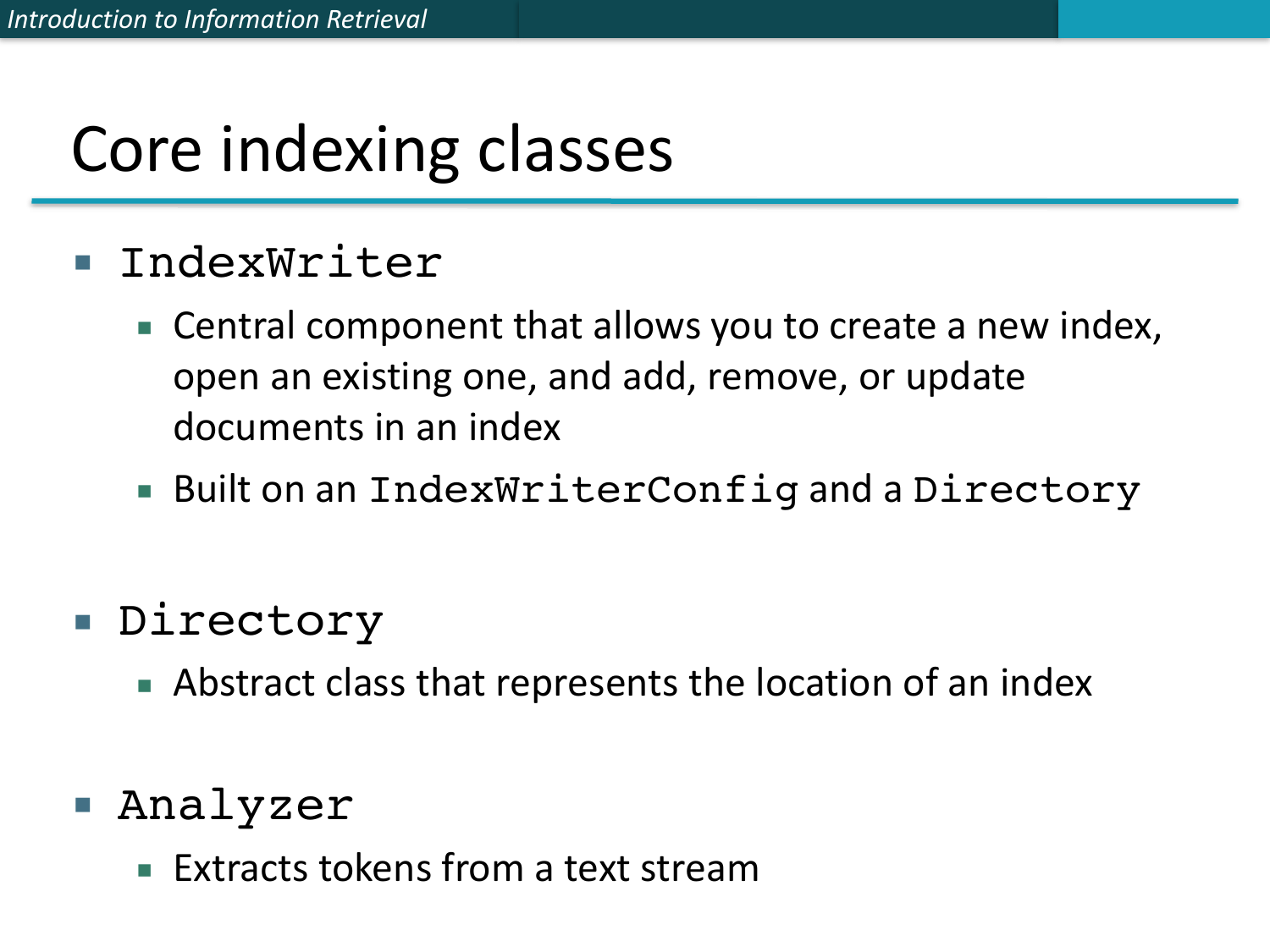### Creating an IndexWriter

Import org.apache.lucene.analysis.**Analyzer**; import org.apache.lucene.index.**IndexWriter**; import org.apache.lucene.index.**IndexWriterConfig**; import org.apache.lucene.store.**Directory**; ...

private IndexWriter writer;

}

public Indexer(String dir) throws IOException { **Directory** indexDir = FSDirectory.open(new File(dir)); **Analyzer** analyzer = new **StandardAnalyzer**(); **IndexWriterConfig** cfg = new IndexWriterConfig(analyzer); cfg.setOpenMode(OpenMode.CREATE); writer = new **IndexWriter**(indexDir, cfg);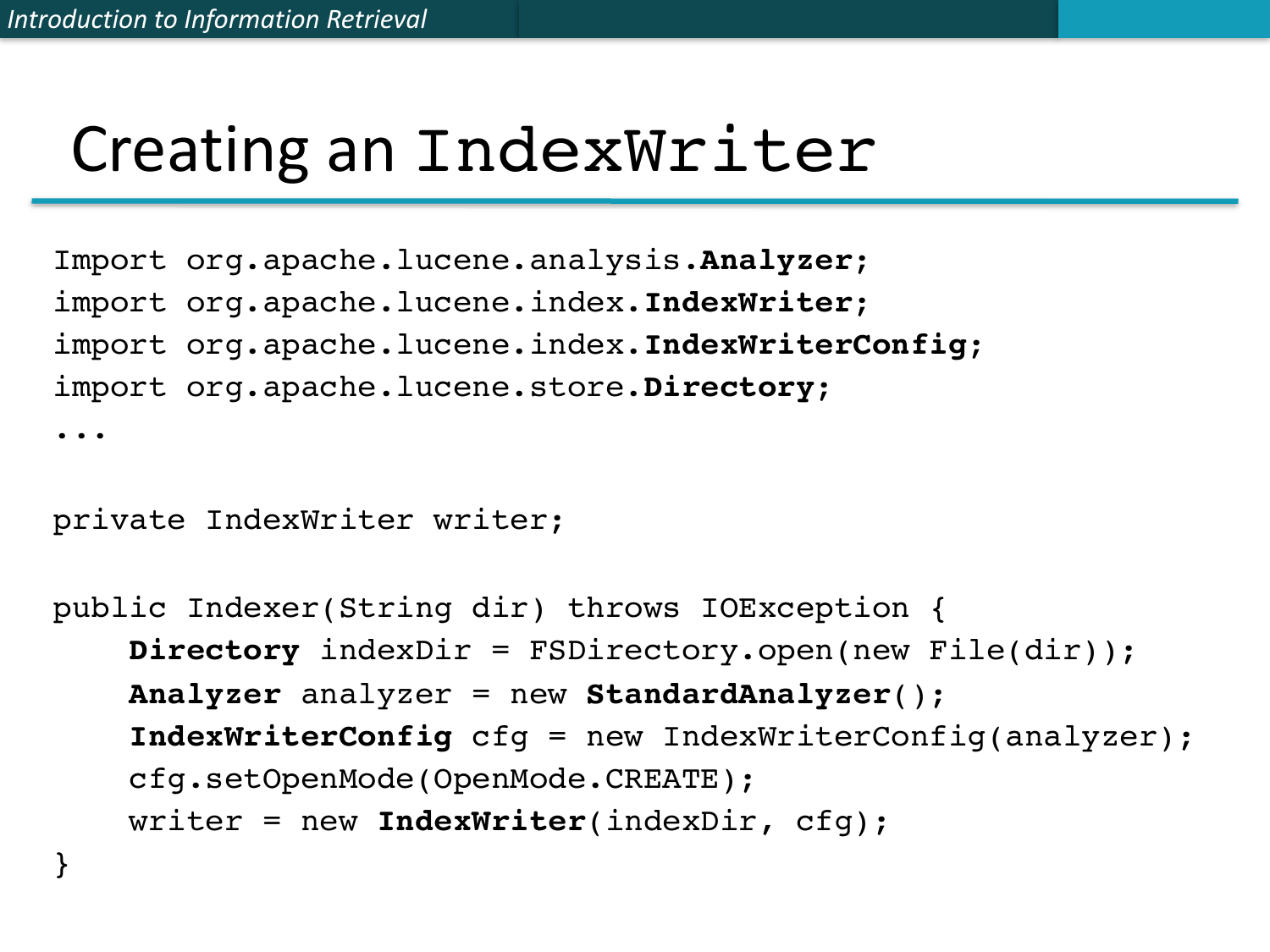# Core indexing classes (contd.)

- Document
	- Represents a collection of named Fields. Text in these Fields are indexed.
- Field
	- StringFields are indexed but not tokenized
	- TextFields are indexed and tokenized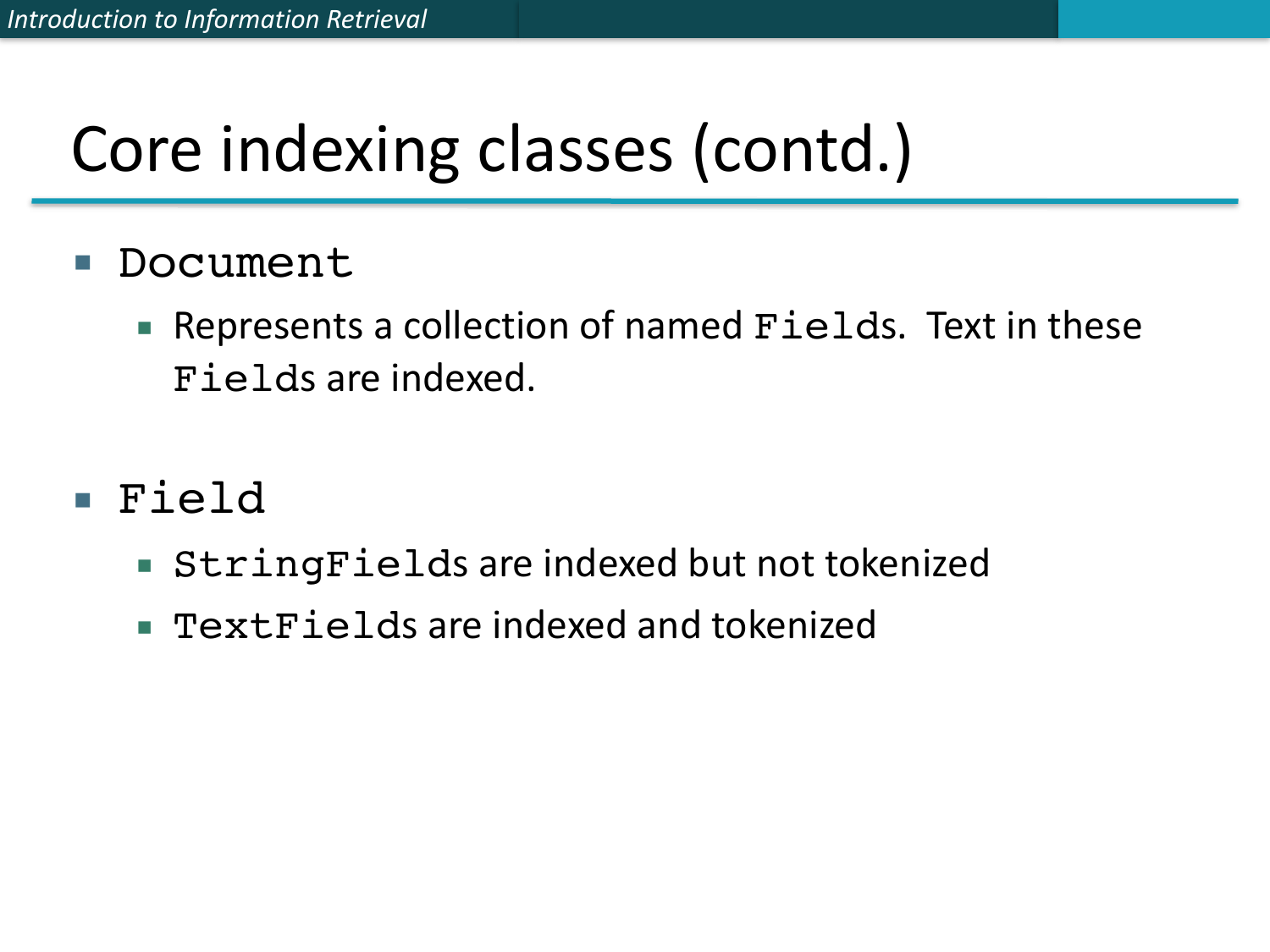}

## A Document contains Fields

```
import org.apache.lucene.document.Document;
import org.apache.lucene.document.Field;
...
protected Document getDocument(File f) throws Exception {
   Document doc = new Document();
   doc.add(new TextField("contents", new FileReader(f))) 
    doc.add(new StringField("filename",
                            f.getName(),
                             Field.Store.YES)); 
    doc.add(new StringField("fullpath",
                             f.getCanonicalPath(),
                             Field.Store.YES));
    return doc;
```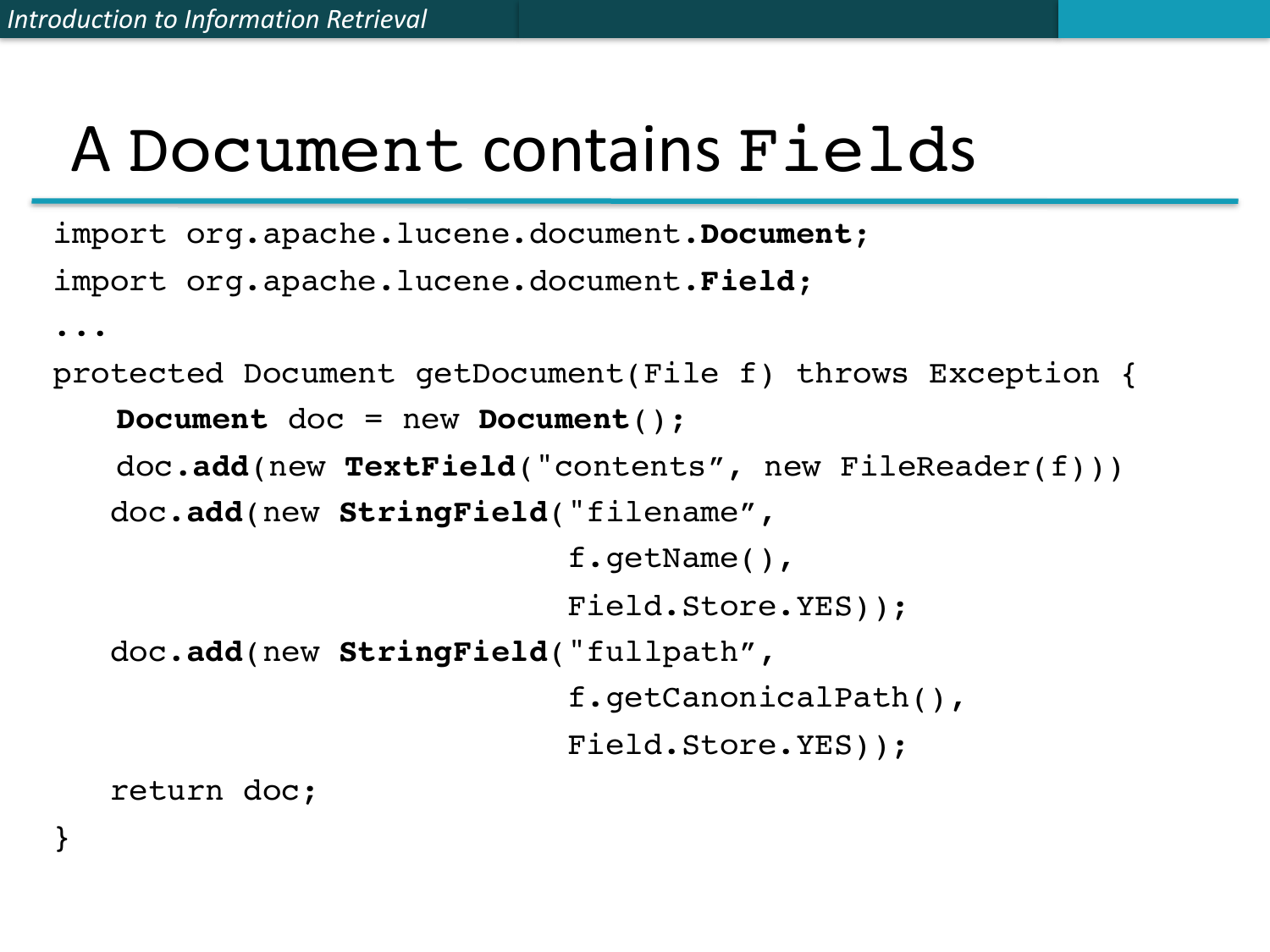#### Index a Document with IndexWriter

private IndexWriter writer;

...

private void indexFile(File f) throws Exception { Document doc =  $getDocument(f)$ ; writer.**addDocument**(doc); }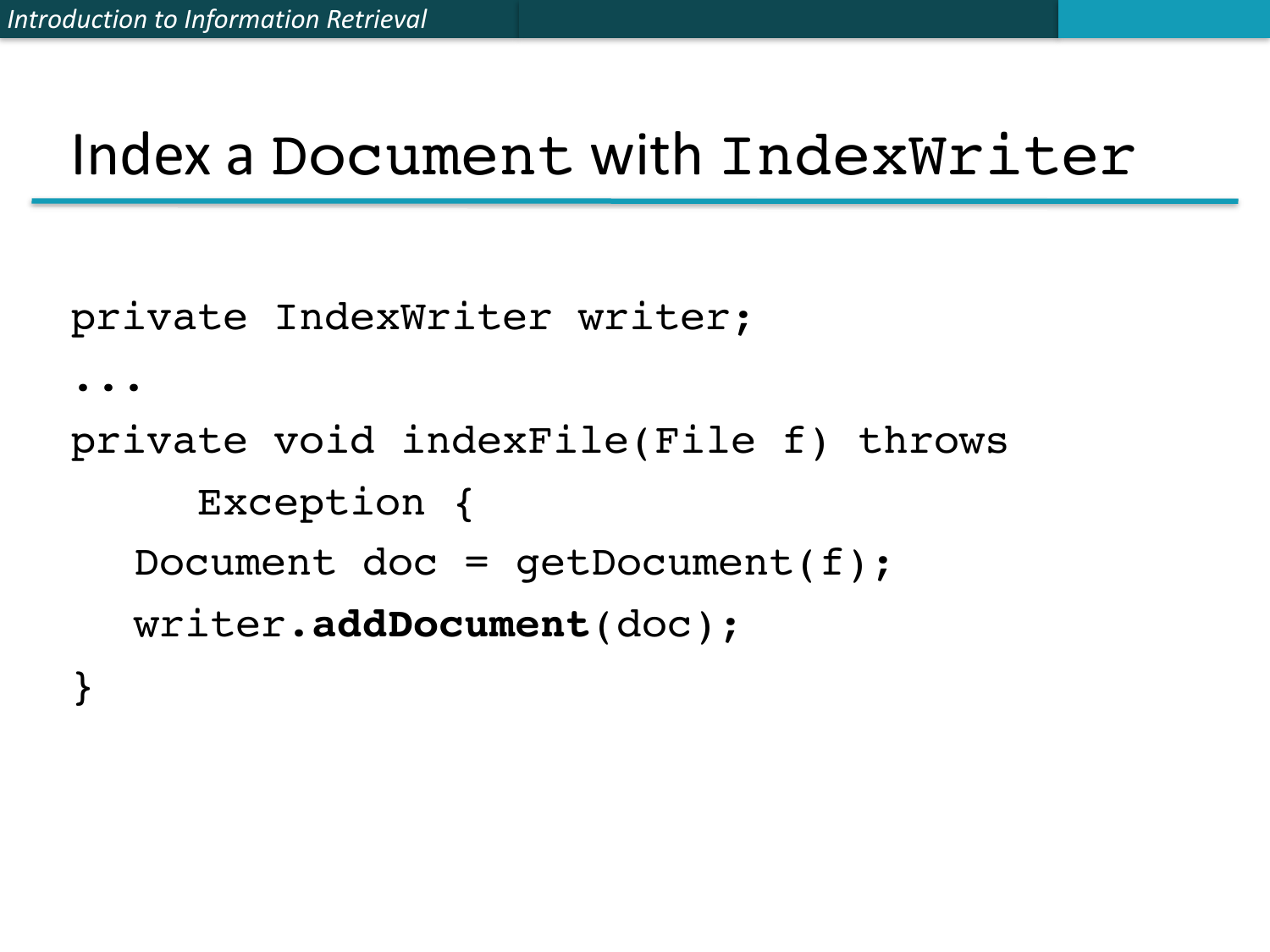# Indexing a directory

```
private IndexWriter writer;
...
public int index(String dataDir,
                  FileFilter filter)
      throws Exception {
   File[] files = new File(dataDir).listFiles();
   for (File f: files) {
      if (... &&
          (fitter == null || filter.accept(f))) {
         indexFile(f);
      }
   }
   return writer.numDocs();
}
```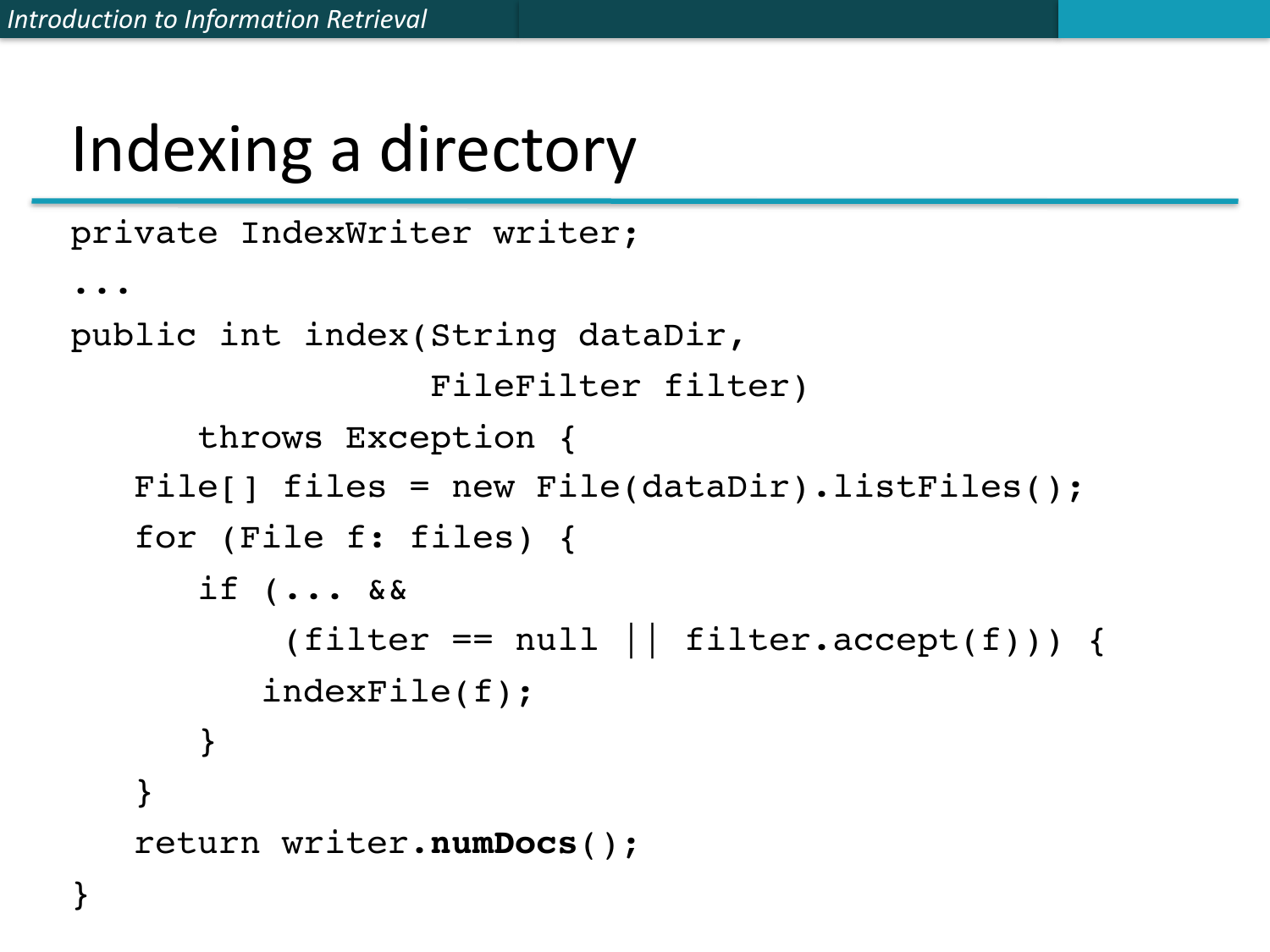## Closing the IndexWriter

```
private IndexWriter writer;
```

```
...
```
public void close() throws IOException { writer.**close**(); }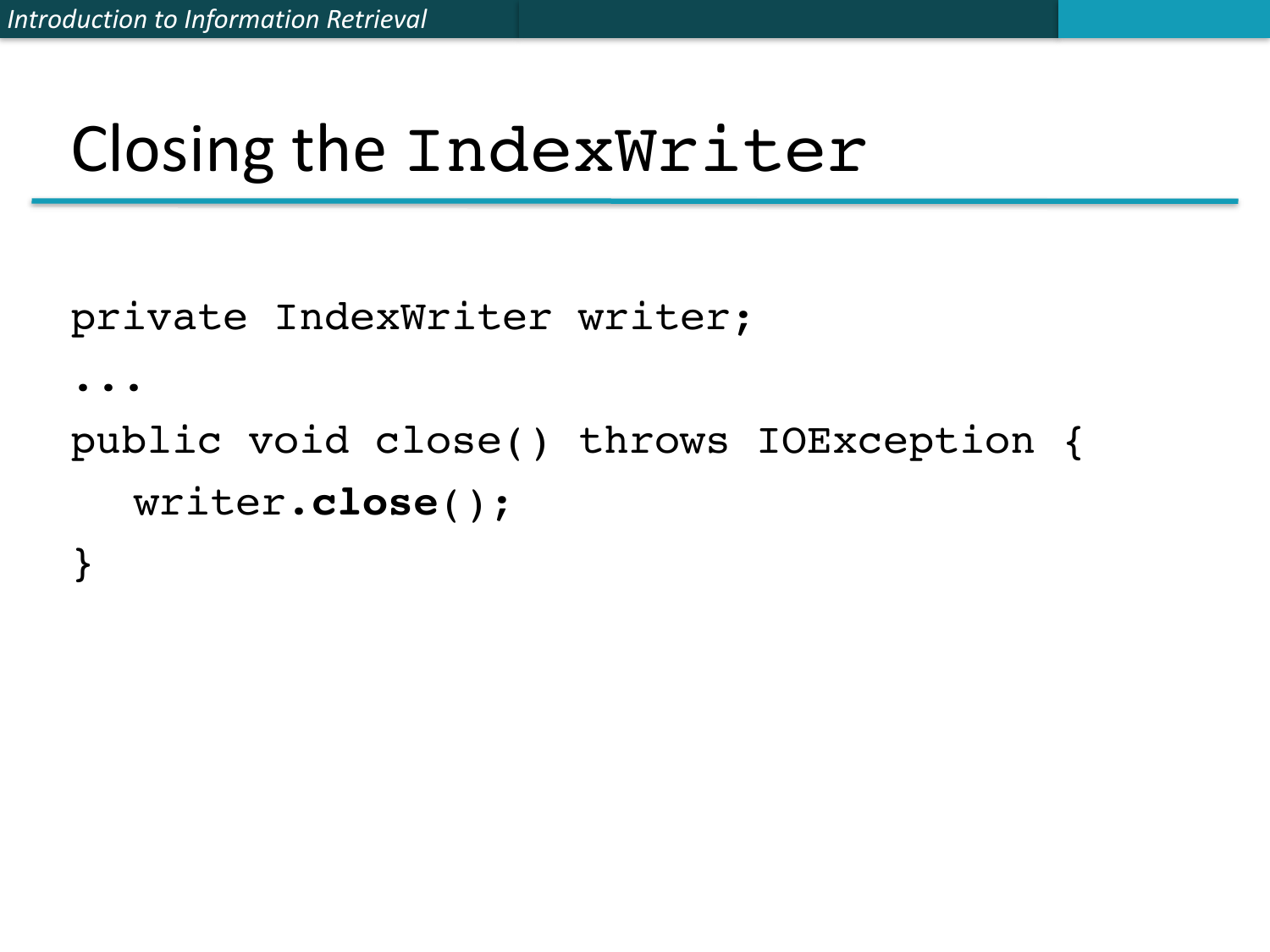# The Index

- $\blacksquare$  The Index is the kind of inverted index we know and love
- default Lucene codec includes term frequencies and positional information
- $\blacksquare$  APIs to customize the codec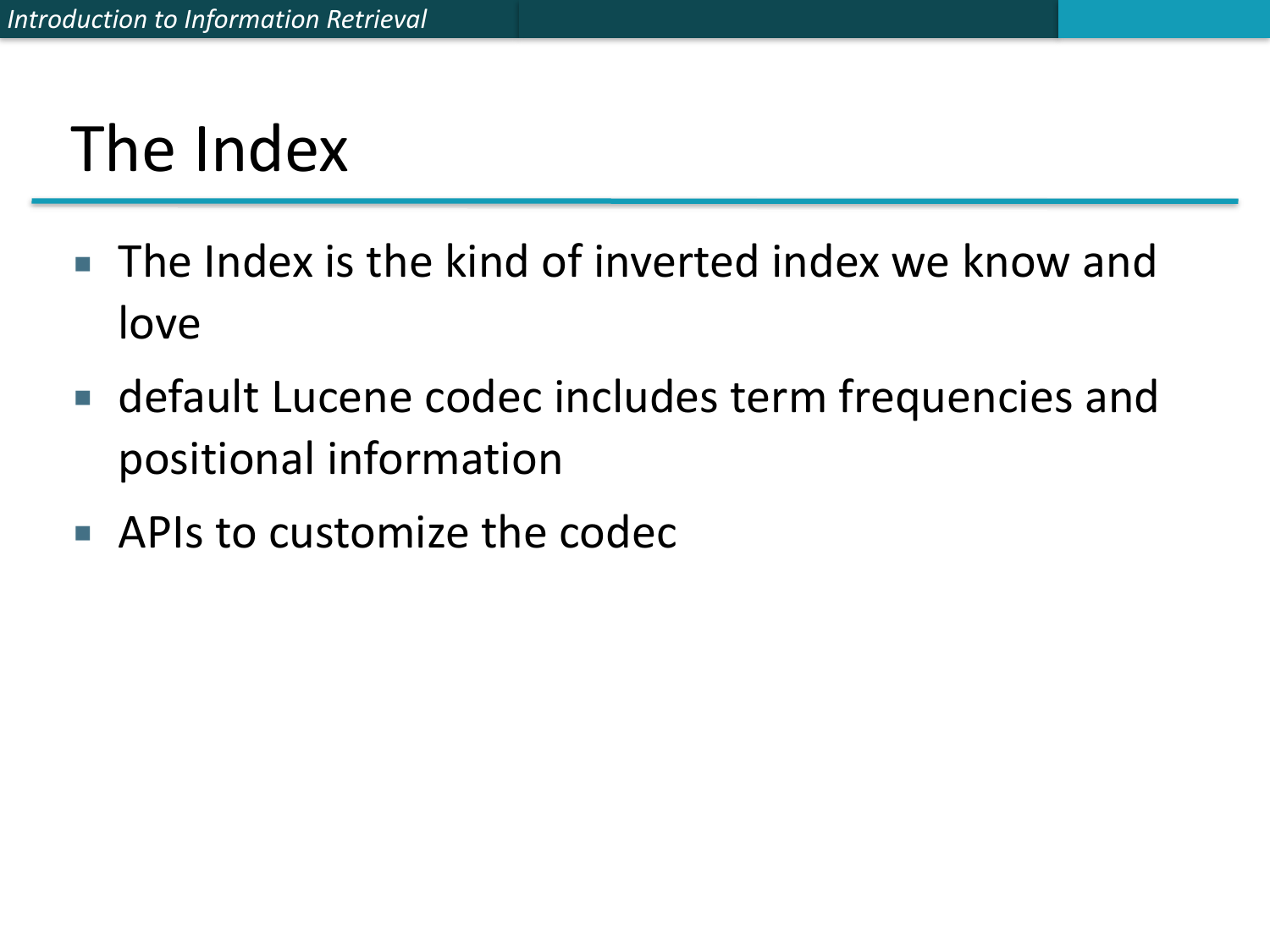# Core searching classes

- IndexSearcher
	- Central class that exposes several search methods on an index
	- **E** Accessed via an IndexReader
- Query
	- Abstract query class. Concrete subclasses represent specific types of queries, e.g., matching terms in fields, boolean queries, phrase queries, ...
- QueryParser
	- Parses a textual representation of a query into a Query instance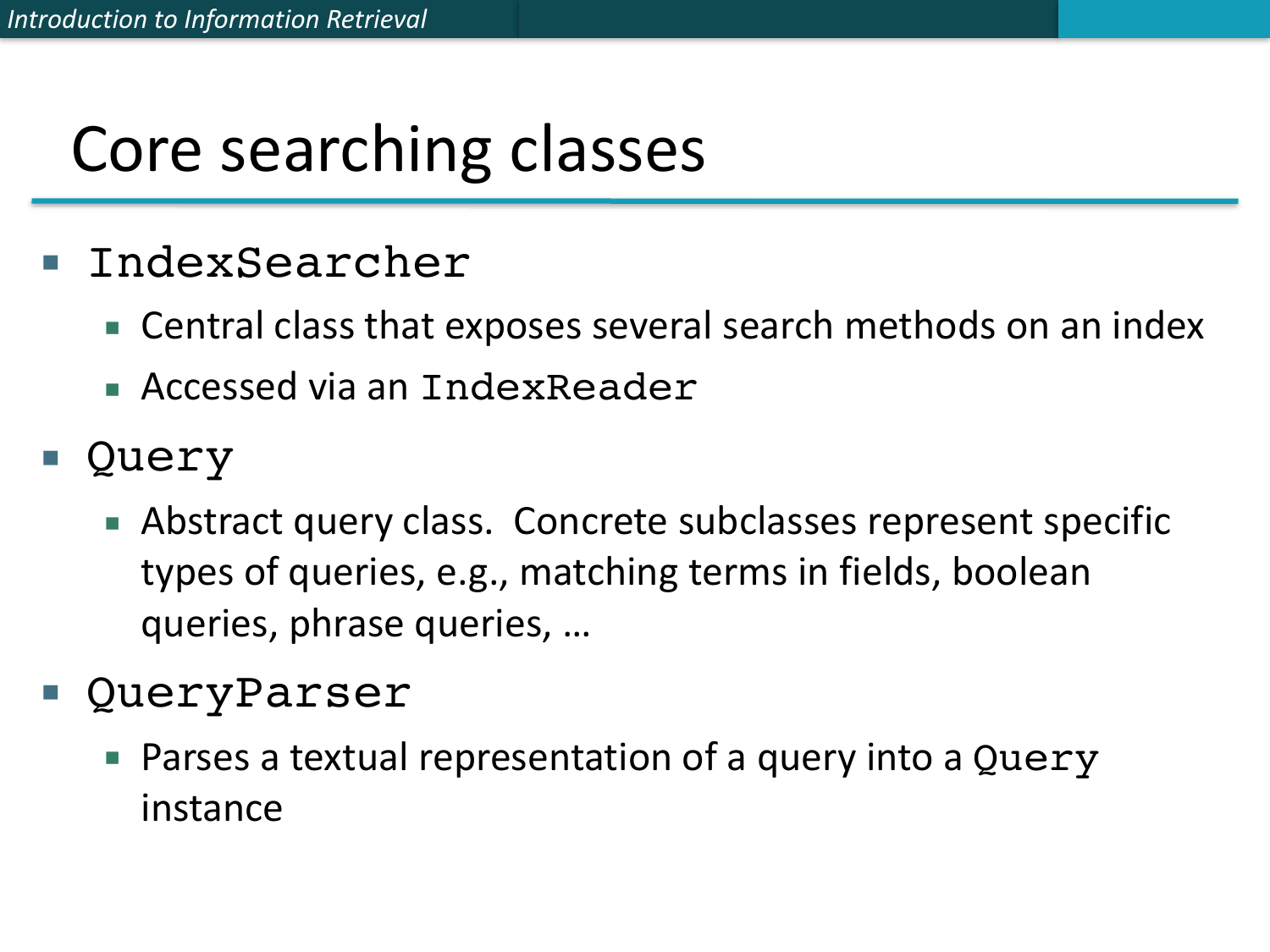#### IndexSearcher

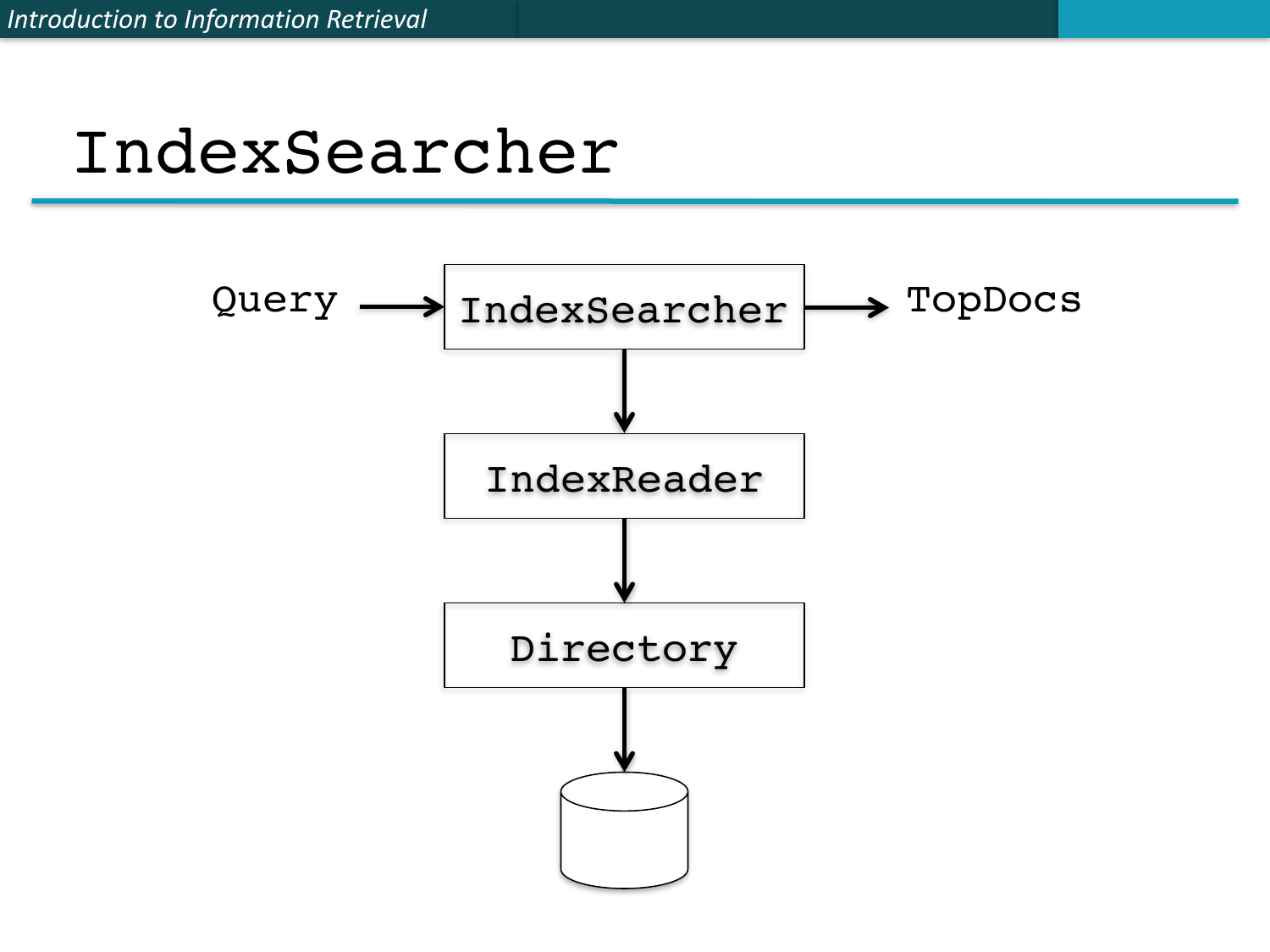}

## Creating an IndexSearcher

import org.apache.lucene.search.**IndexSearcher**; ... public static void search(String indexDir, String q) throws IOException, ParseException { **IndexReader** rdr = DirectoryReader.open(FSDirectory.open( new File(indexDir))); **IndexSearcher** is = new **IndexSearcher**(rdr); ...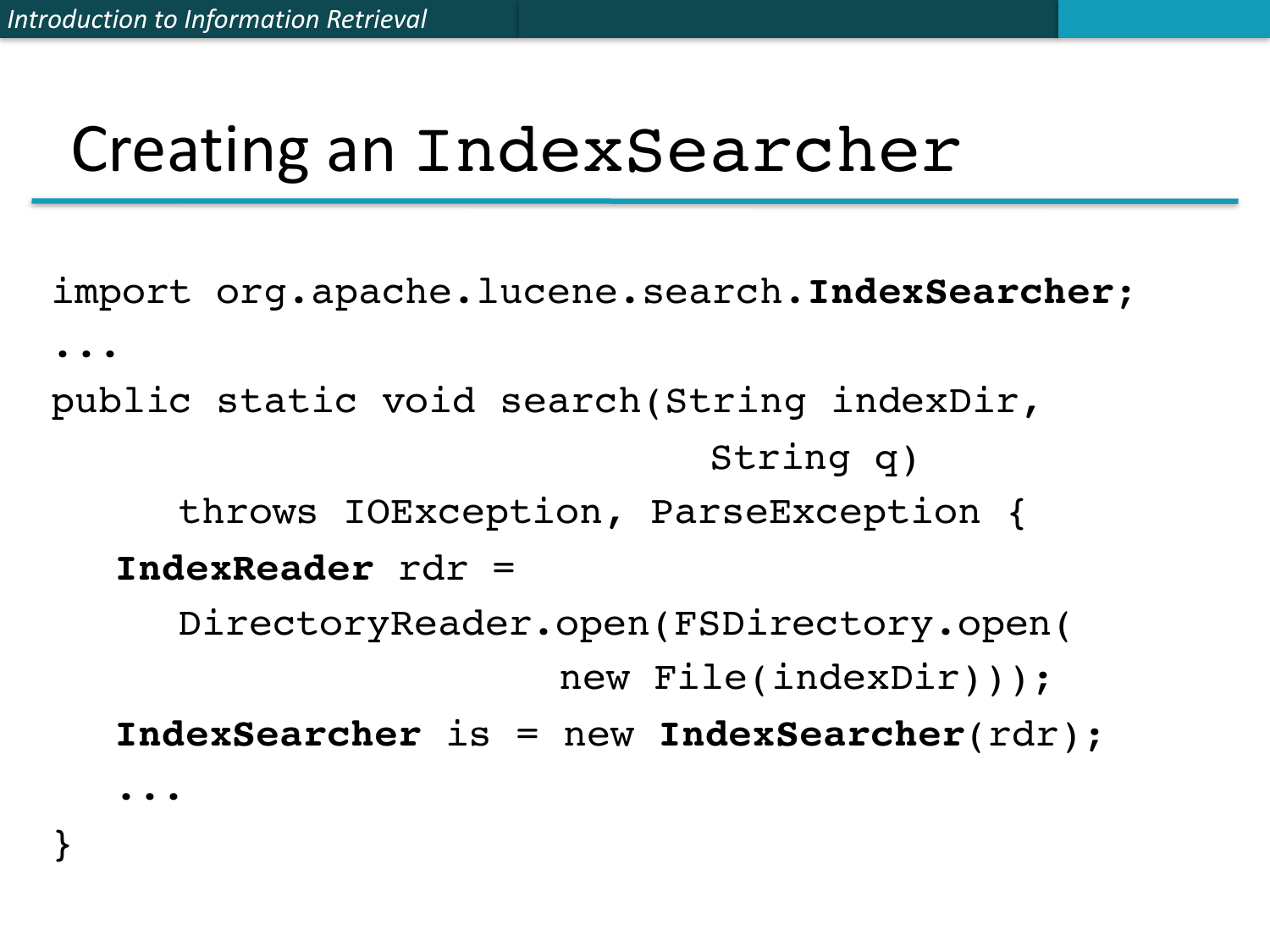}

## Query and QueryParser

import org.apache.lucene.queryParser.flexible.standard.**StandardQueryParser**; import org.apache.lucene.search.**Query**;

```
...
public static void search(String indexDir, String q)
      throws IOException, ParseException 
   ...
   StandardQueryParser parser =
      new StandardQueryParser(new StandardAnalyzer()); 
   Query query = parser.parse(q, "contents");
   ...
```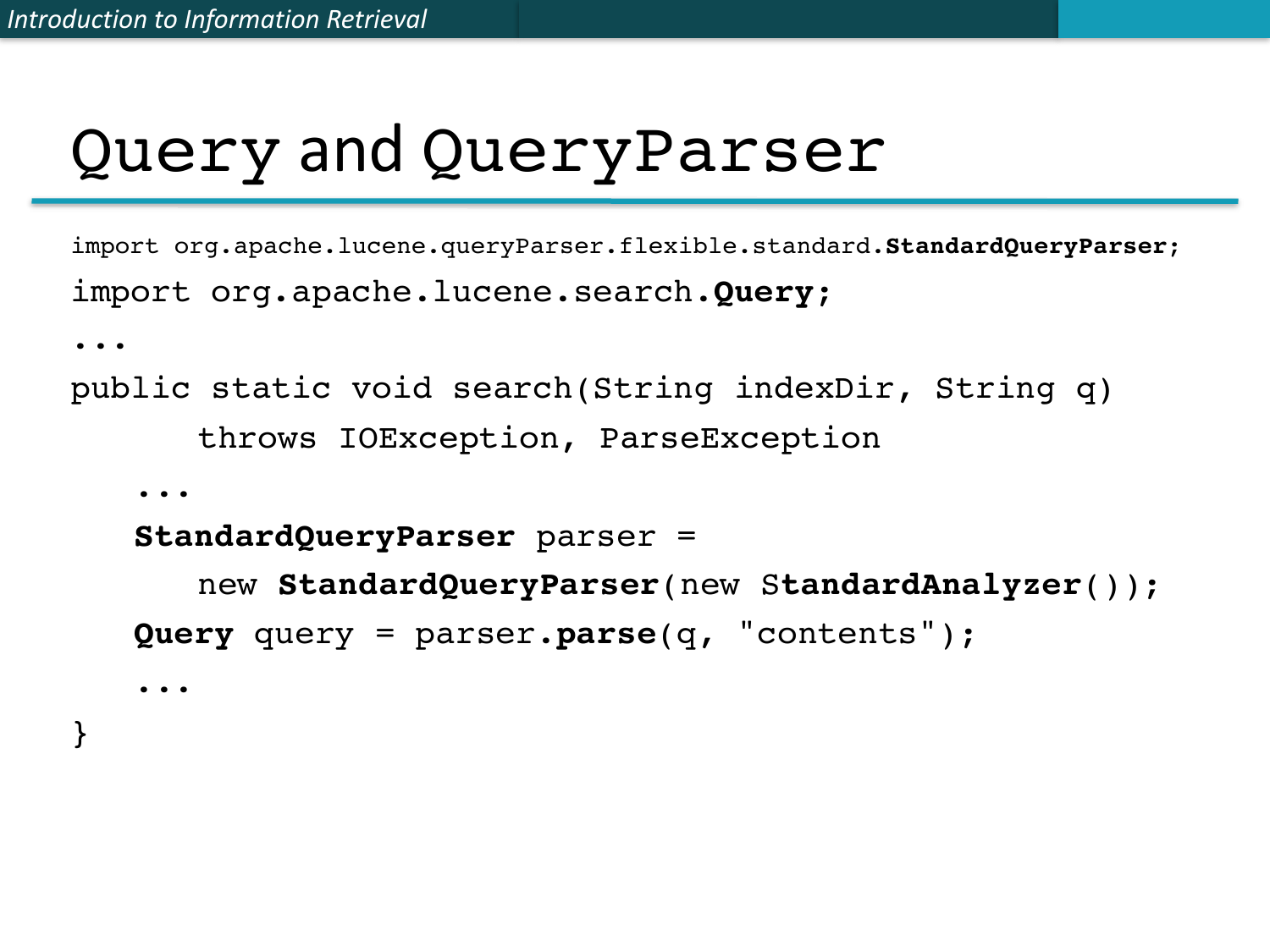# Core searching classes (contd.)

- TopDocs
	- Contains references to the top documents returned by a search
- ScoreDoc
	- Represents a single search result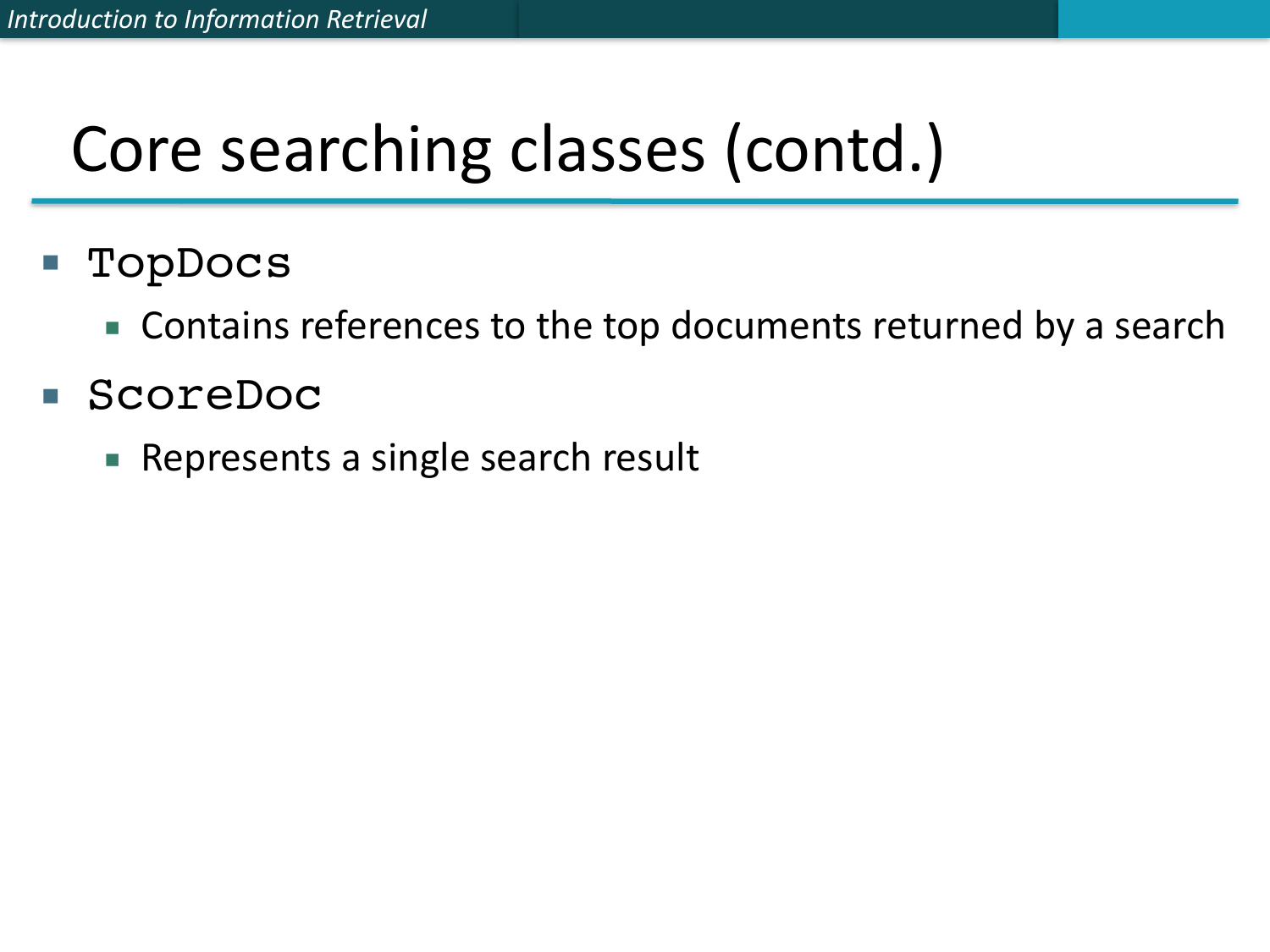#### search() returns TopDocs

import org.apache.lucene.search.**TopDocs**;

```
...
```

```
public static void search(String indexDir,
                            String q)
     throws IOException, ParseException 
  ...
  IndexSearcher is = ...;
  ...
  Query query = ...;
  ...
  TopDocs hits = is.search(query, 10);
```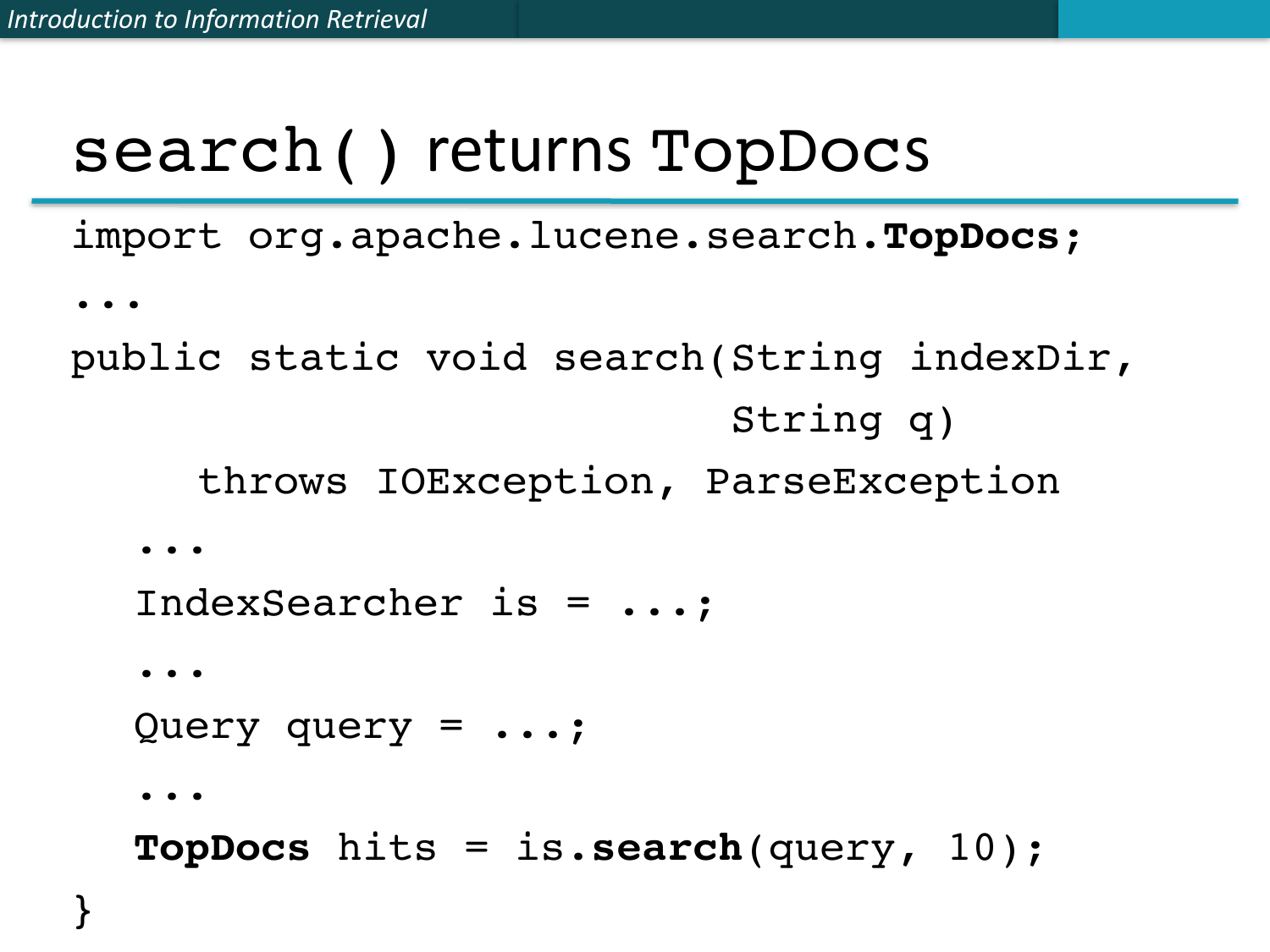}

#### TopDocs contain ScoreDocs

import org.apache.lucene.search.**ScoreDoc**;

```
...
public static void search(String indexDir, String q)
      throws IOException, ParseException 
   ...
   IndexSearcher is = ...;
   ...
   TopDocs hits = ...;
   ...
   for(ScoreDoc scoreDoc : hits.scoreDocs) {
      Document doc = is.doc(scoreDoc.doc);
      System.out.println(doc.get("fullpath"));
   }
```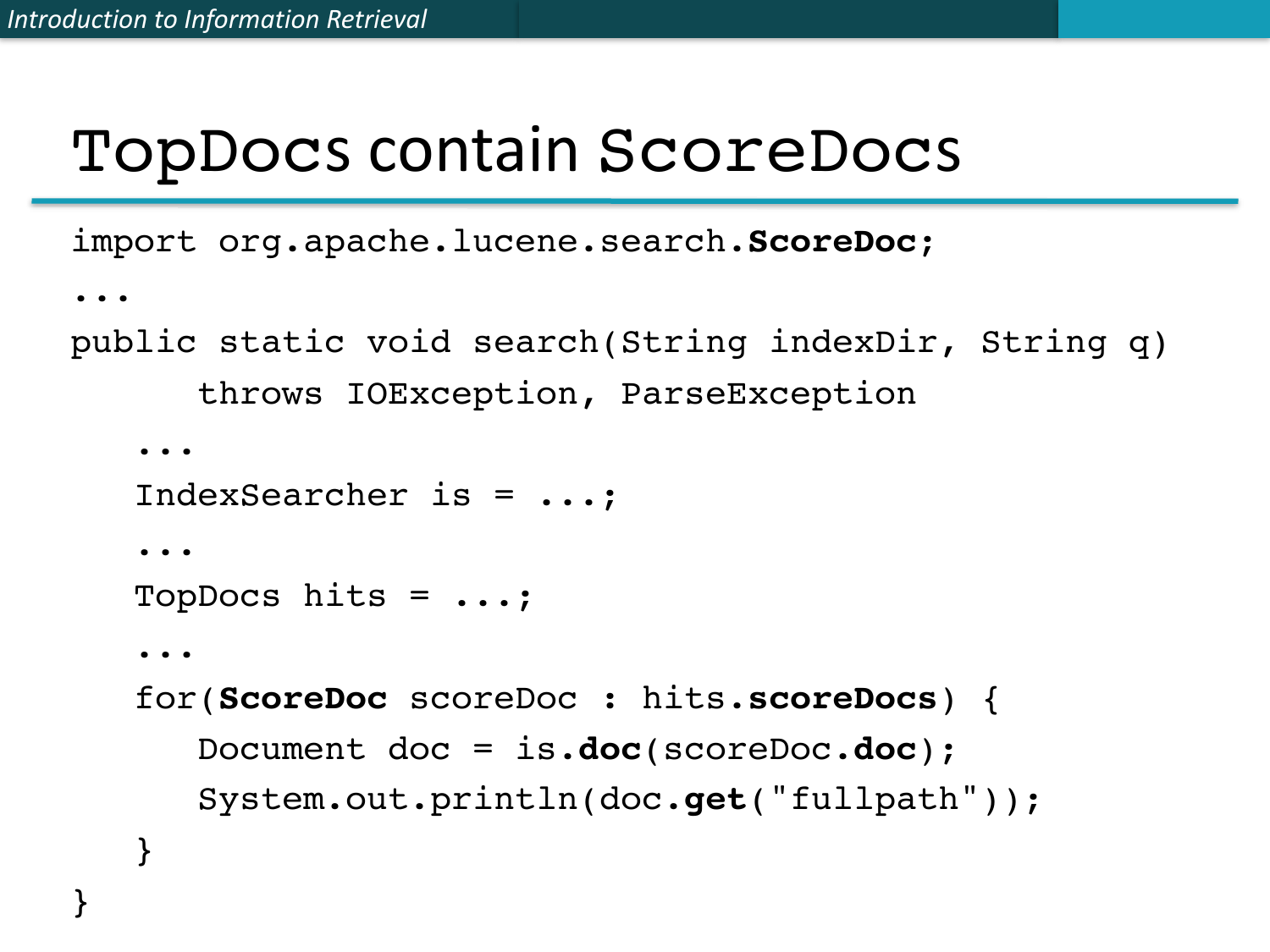## Closing IndexSearcher

```
public static void search(String indexDir,
                            String q)
     throws IOException, ParseException 
  ...
  IndexSearcher is = ...;
  ...
```

```
is.close();
```
}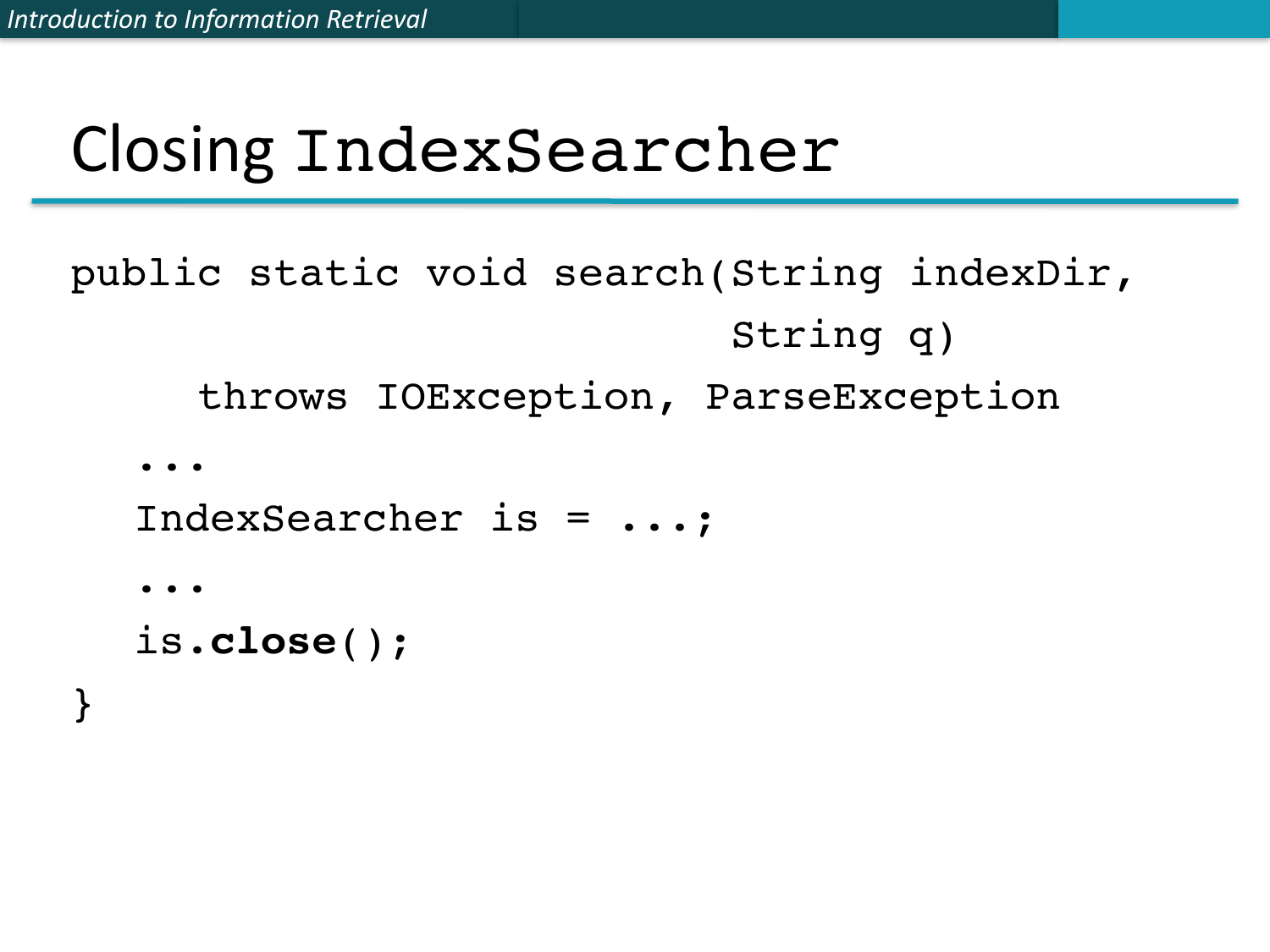## How Lucene models content

- A Document is the atomic unit of indexing and searching
	- A Document contains Fields
- $\blacksquare$  Fields have a name and a value
	- $\blacksquare$  You have to translate raw content into  $\mathtt{Fields}$
	- Examples: Title, author, date, abstract, body, URL, keywords, ...
	- Different documents can have different fields
	- Search a field using name:term, e.g., title:lucene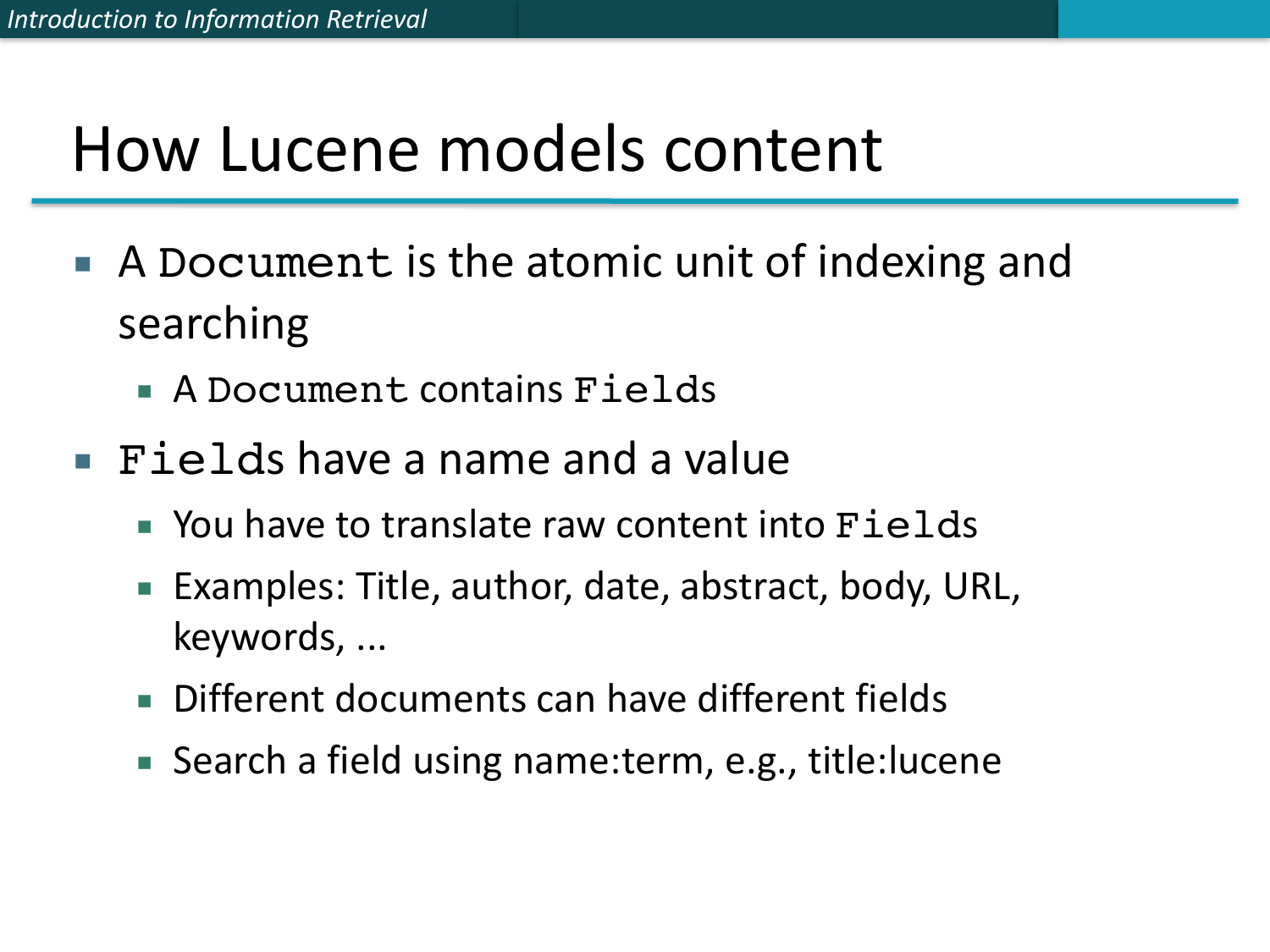# Fields

#### ■ Fields may

- Be indexed or not
	- Indexed fields may or may not be analyzed (i.e., tokenized with an Analyzer)
		- Non-analyzed fields view the entire value as a single token (useful for URLs, paths, dates, social security numbers, ...)
- $\blacksquare$  Be stored in the index or not
	- Useful for fields that you'd like to display to users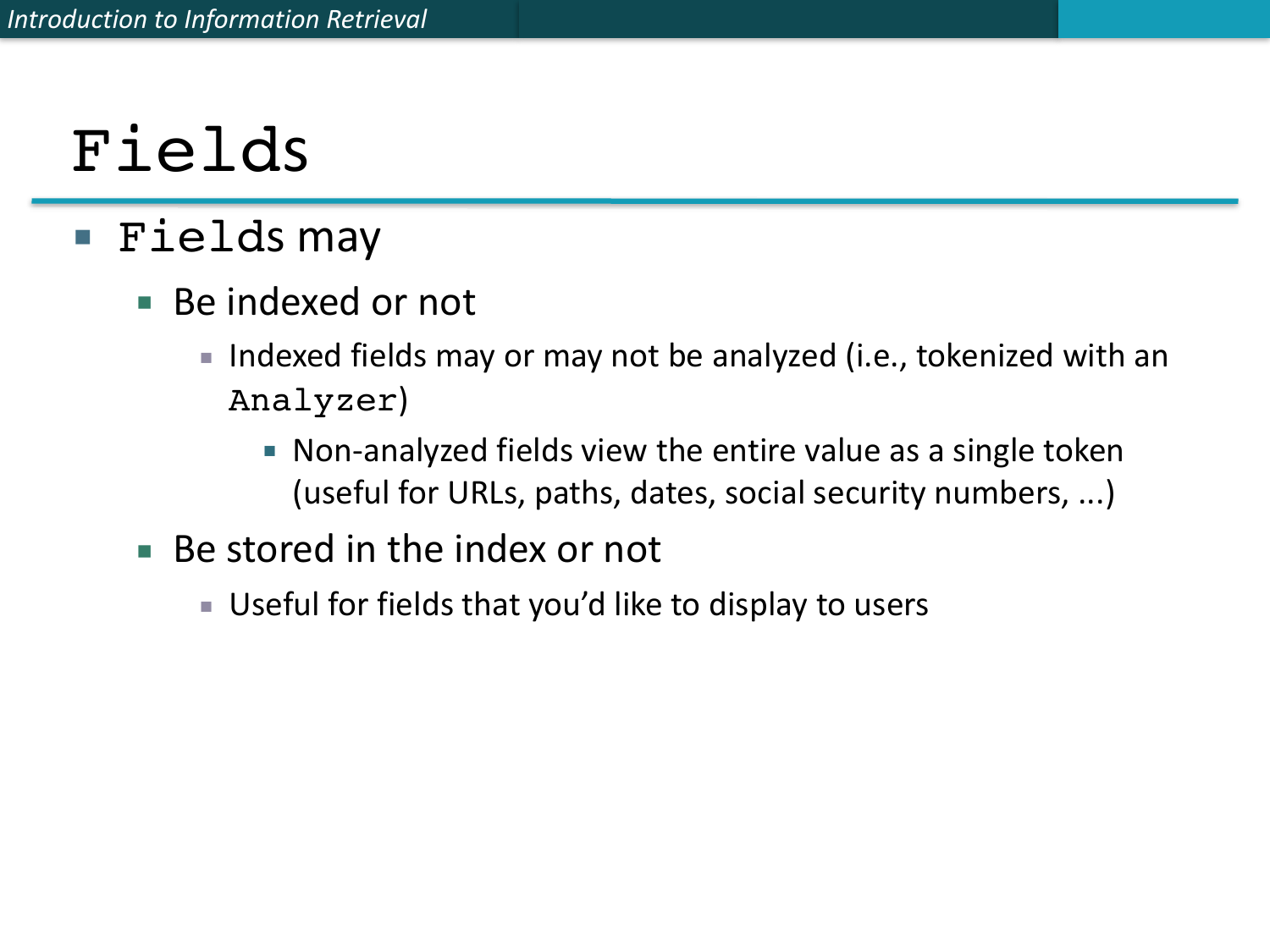#### Field construction Lots of different constructors

import org.apache.lucene.document.Field import org.apache.lucene.document.FieldType

Field(String name, String value, FieldType type);

value can also be specified with a Reader, a TokenStream, or a byte[]. 

FieldType specifies field properties.

Can also directly use sub-classes like TextField, StringField, ...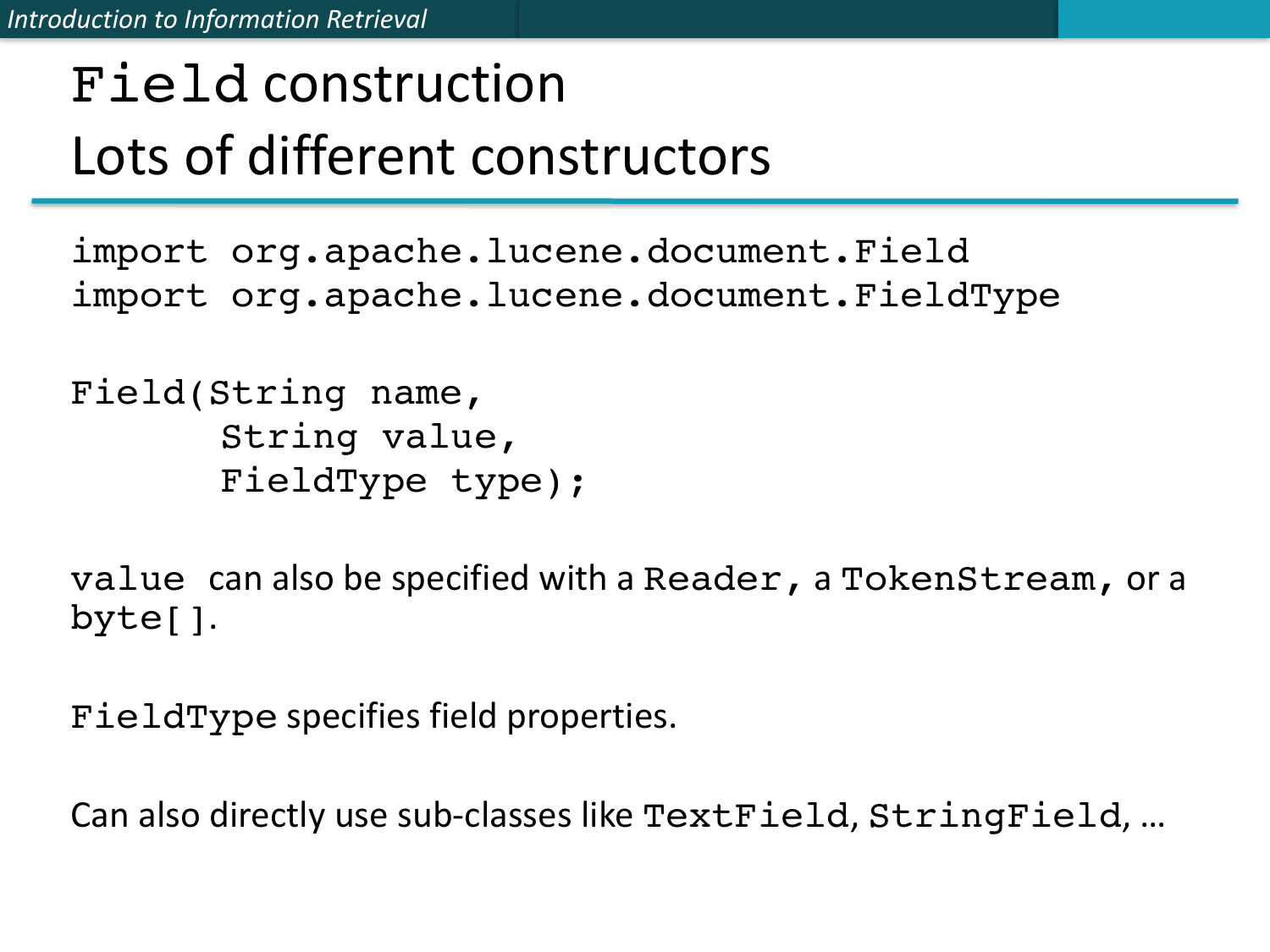# Using Field properties

| <b>Index</b>    | <b>Store</b> | <b>Example usage</b>                                     |
|-----------------|--------------|----------------------------------------------------------|
| NOT ANALYZED    | <b>YES</b>   | Identifiers,<br>telephone/SSNs,<br>URLs, dates,          |
| <b>ANALYZED</b> | <b>YES</b>   | Title, abstract                                          |
| <b>ANALYZED</b> | <b>NO</b>    | <b>Body</b>                                              |
| <b>NO</b>       | <b>YES</b>   | Document type, DB<br>keys (if not used for<br>searching) |
| NOT ANALYZED    | <b>NO</b>    | Hidden keywords                                          |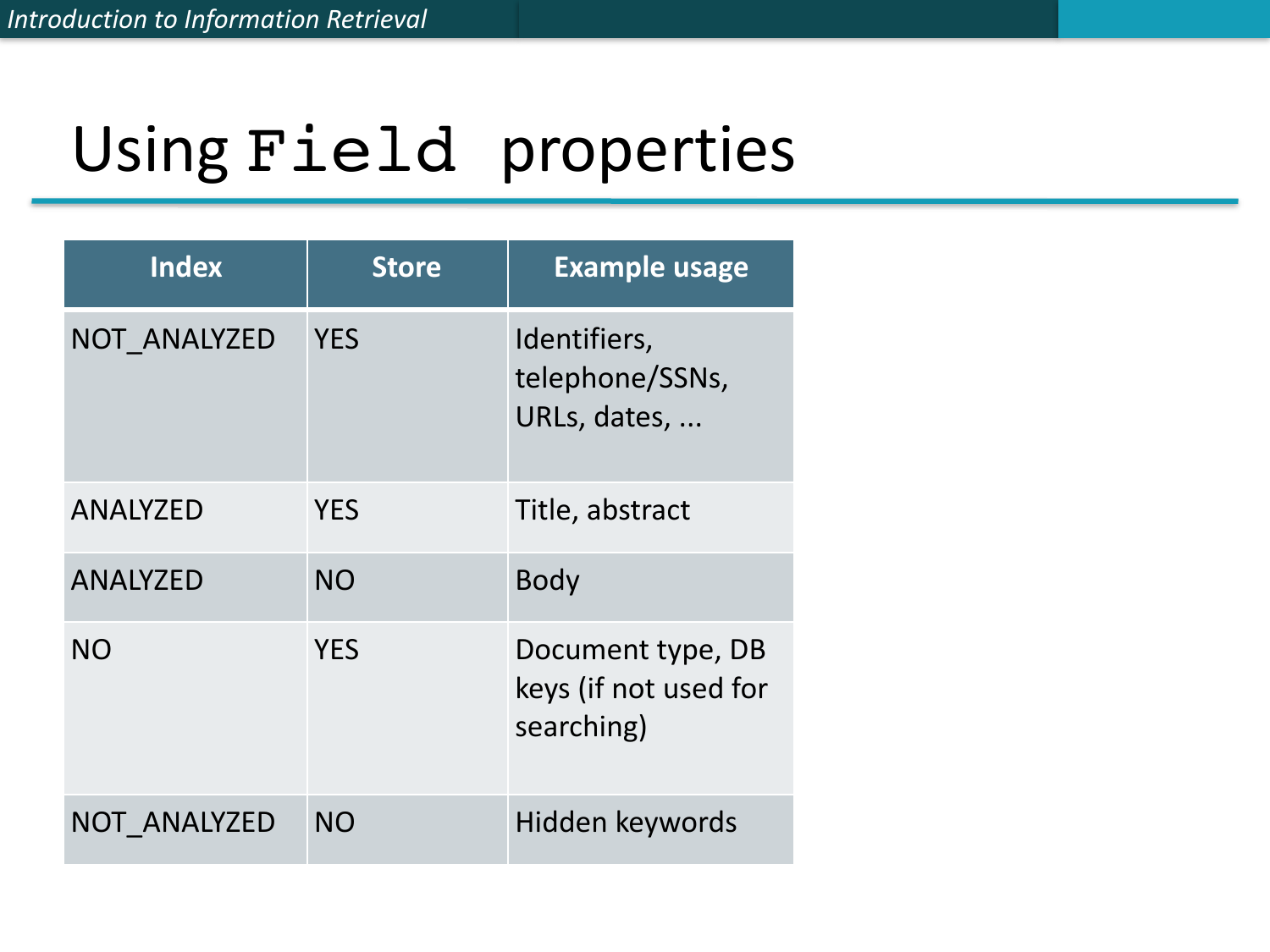# Analyzer

- Tokenizes the input text
- Common Analyzers
	- WhitespaceAnalyzer Splits tokens on whitespace
	- SimpleAnalyzer Splits tokens on non-letters, and then lowercases
	- StopAnalyzer Same as SimpleAnalyzer, but also removes stop words
	- StandardAnalyzer Most sophisticated analyzer that knows about certain token types, lowercases, removes stop words, ...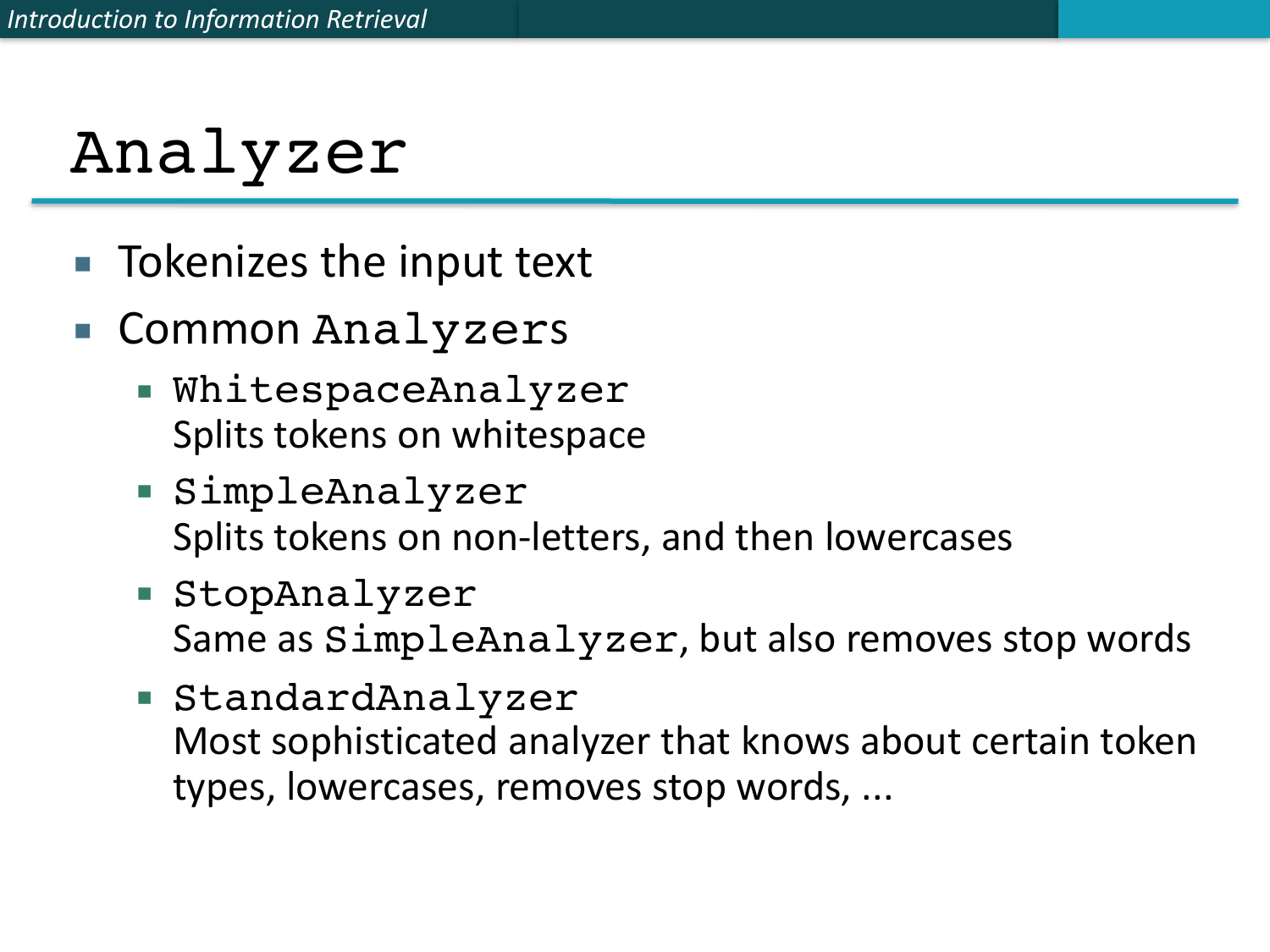# Analysis example

- "The quick brown fox jumped over the lazy dog"
- WhitespaceAnalyzer
	- [The] [quick] [brown] [fox] [jumped] [over] [the] [lazy] [dog]
- SimpleAnalyzer
	- [the] [quick] [brown] [fox] [jumped] [over] [the] [lazy] [dog]
- StopAnalyzer
	- [quick] [brown] [fox] [jumped] [over] [lazy] [dog]
- StandardAnalyzer
	- **•** [quick] [brown] [fox] [jumped] [over] [lazy] [dog]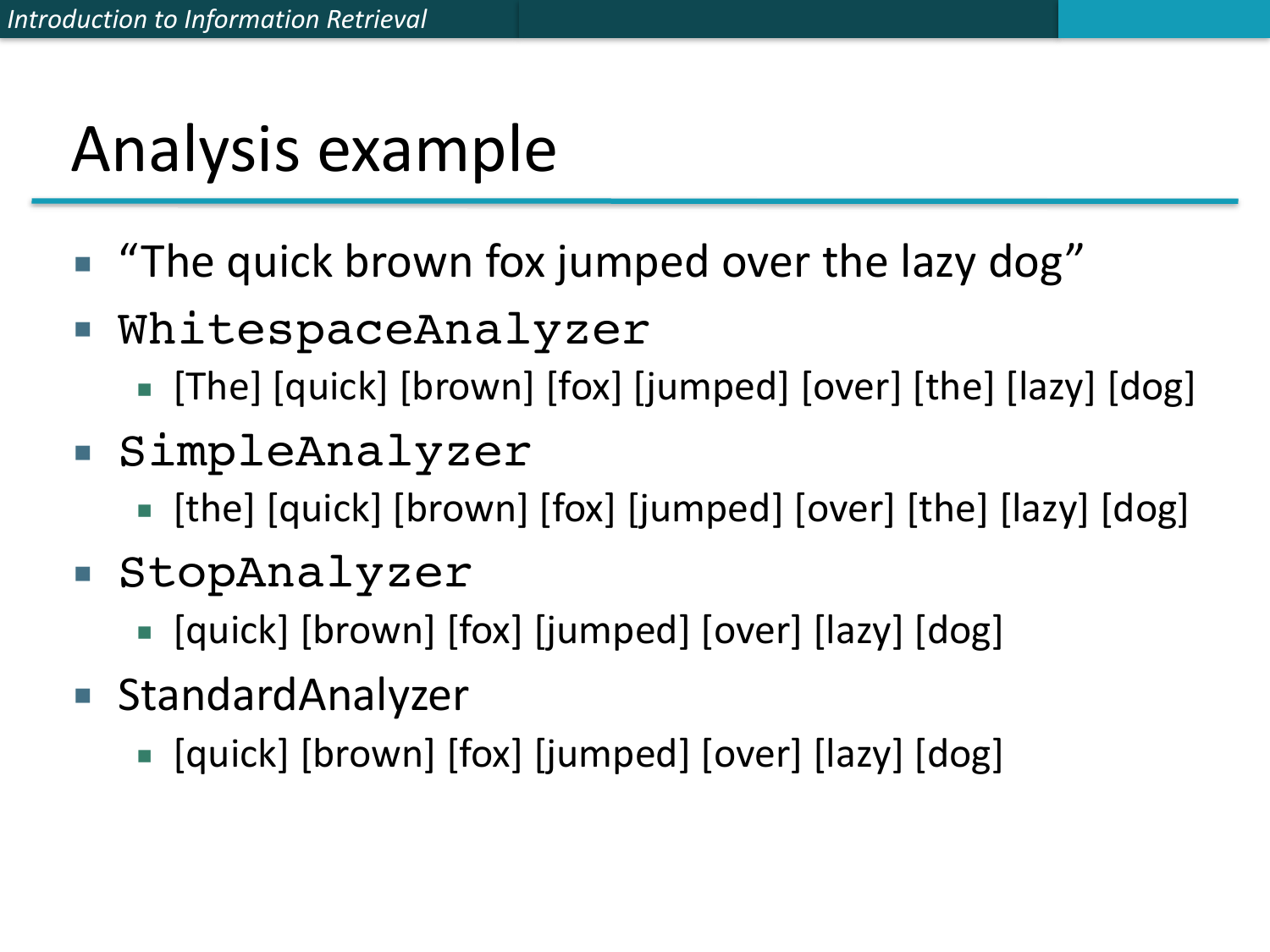# Another analysis example

- $\blacksquare$  "XY&Z Corporation xyz@example.com"
- WhitespaceAnalyzer
	- [XY&Z] [Corporation] [-] [xyz@example.com]
- SimpleAnalyzer
	- [xy] [z] [corporation] [xyz] [example] [com]
- StopAnalyzer
	- [xy] [z] [corporation] [xyz] [example] [com]
- StandardAnalyzer
	- [xy&z] [corporation] [xyz@example.com]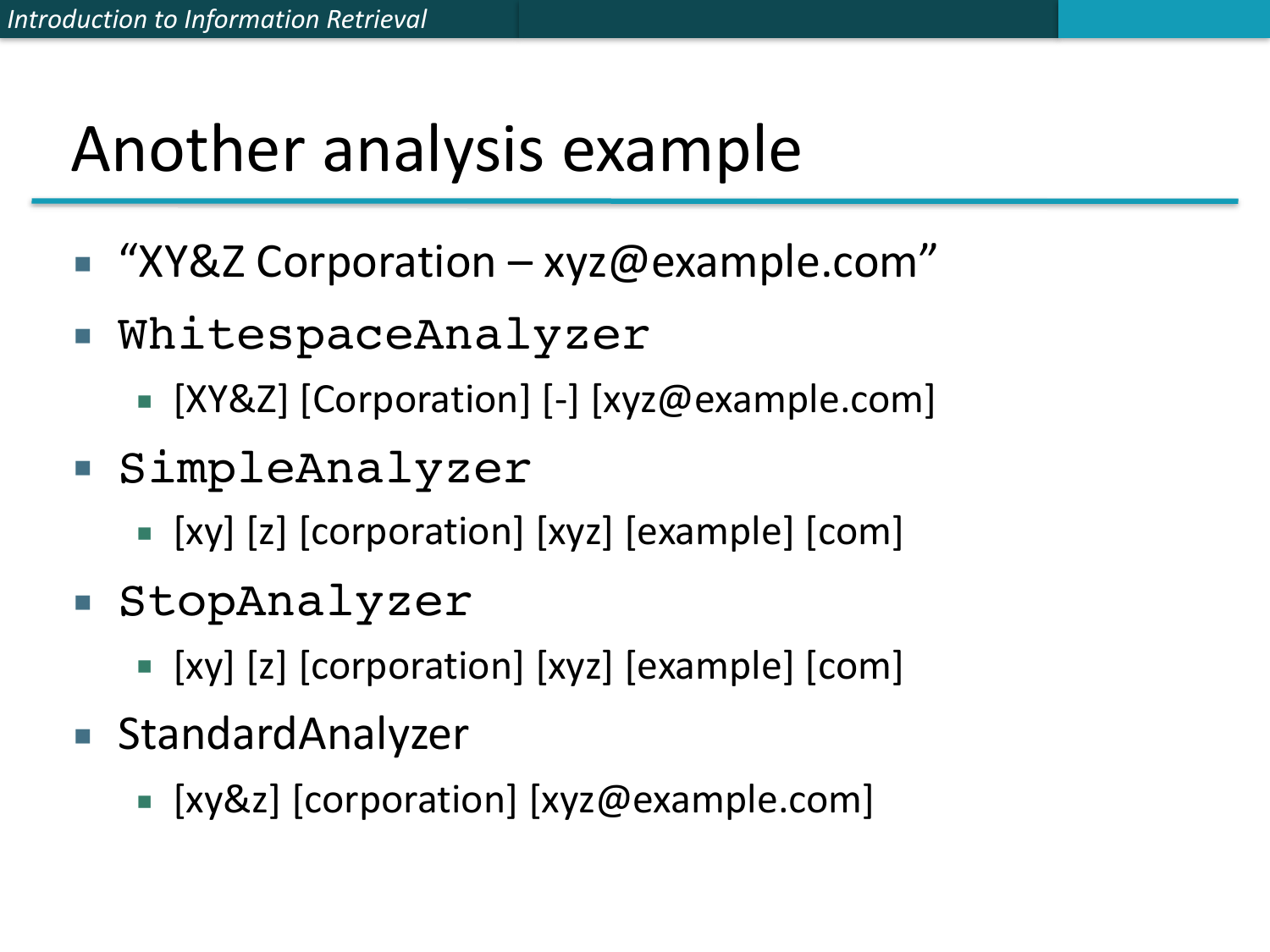# What's inside an Analyzer?

- Analyzers need to return a TokenStream
- $\blacksquare$  this is an abstract class, with subclasses Tokenizer and TokenFilter public TokenStream tokenStream(String fieldName,



Tokenizer input is a Reader, and TokenFilter input is a TokenStream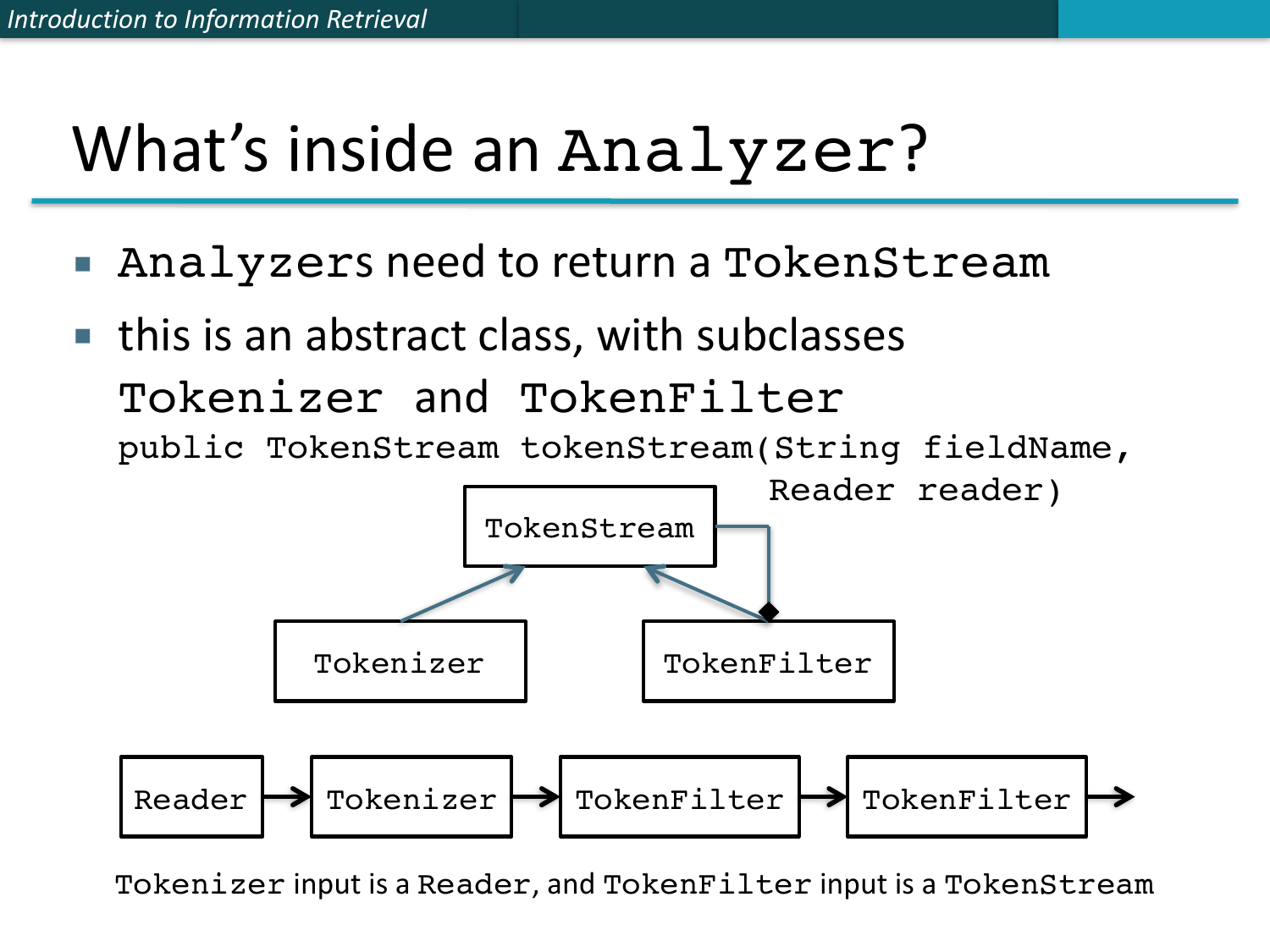# Tokenizers and TokenFilters

- Tokenizer
	- **E** WhitespaceTokenizer
	- KeywordTokenizer
	- LetterTokenizer
	- StandardTokenizer

▪ ...

- TokenFilter
	- **ELOWErCaseFilter**
	- StopFilter
	- PorterStemFilter
	- ASCIIFoldingFilter
	- StandardFilter

▪ ...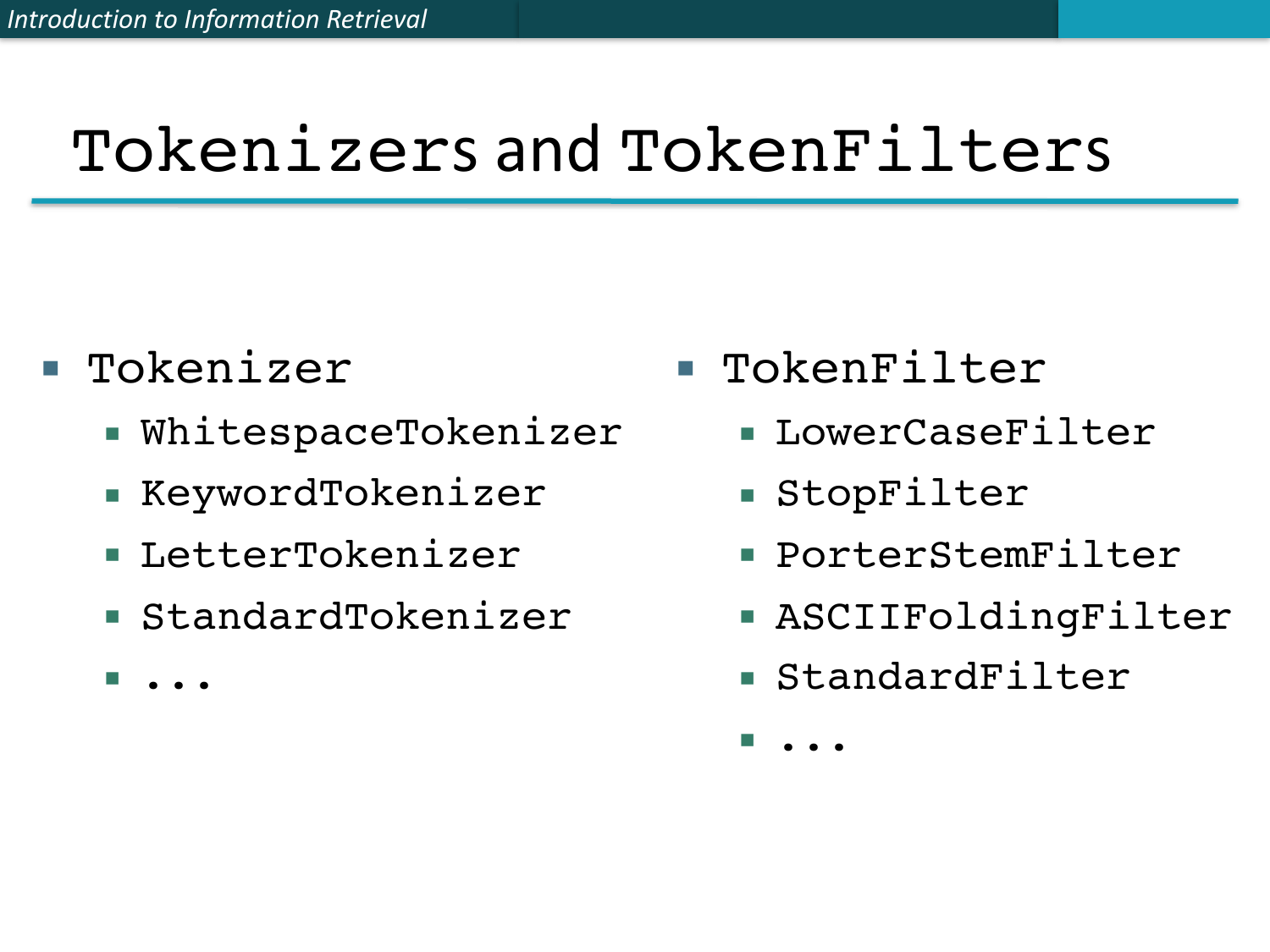## Adding/deleting Documents to/from an IndexWriter

long addDocument(Iterable<IndexableField> d);

IndexWriter's Analyzer is used to analyze document. Important: Need to ensure that Analyzers used at indexing time are consistent with Analyzers used at searching time

// deletes docs containing terms or matching // queries.

long deleteDocuments(Term... terms);

long deleteDocuments(Query... queries);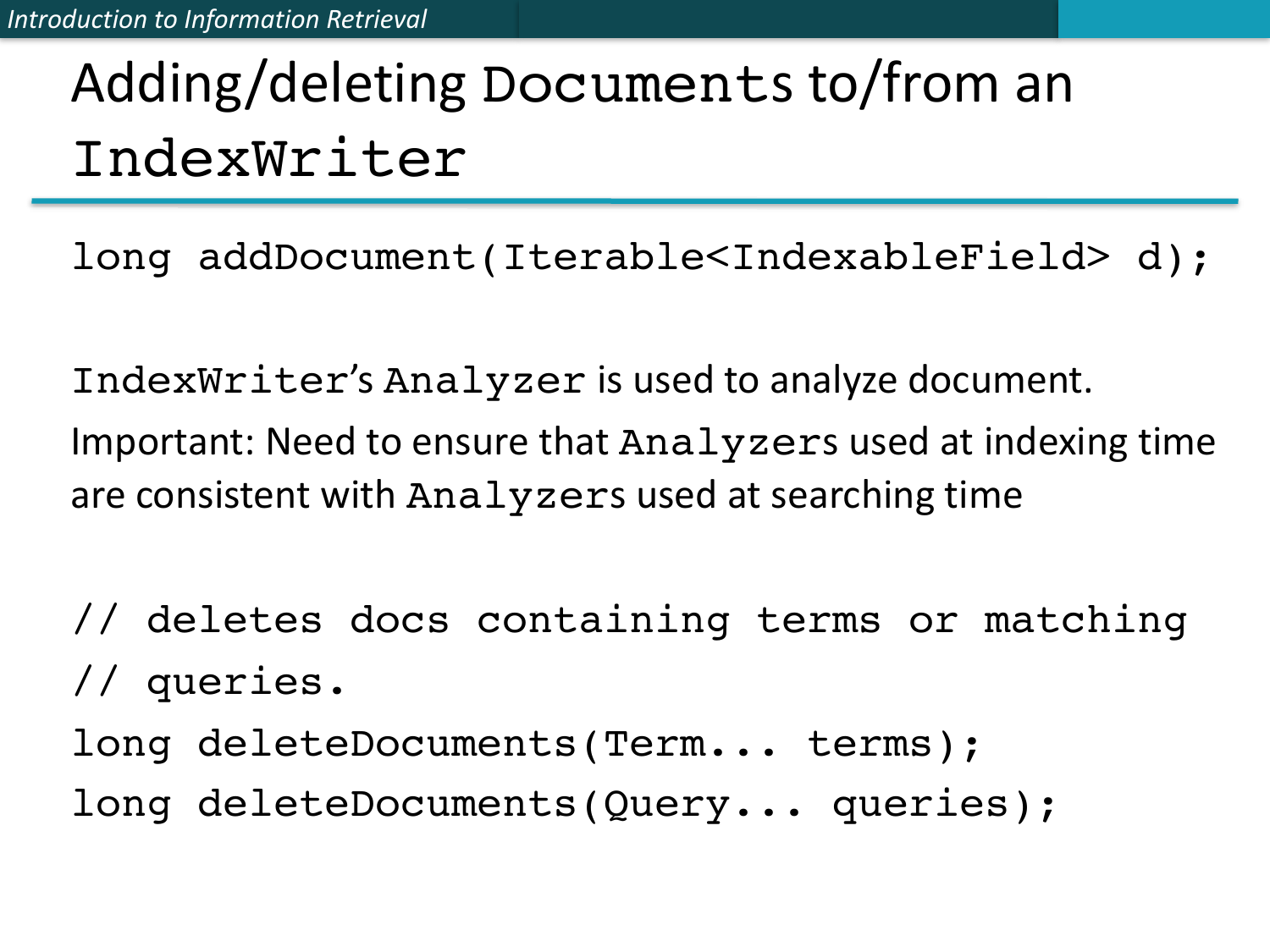# Index format

- Each Lucene index consists of one or more segments
	- A segment is a standalone index for a subset of documents
	- All segments are searched
	- A segment is created whenever IndexWriter flushes adds/deletes
- Periodically, IndexWriter will merge a set of segments into a single segment
	- Policy specified by a MergePolicy
- You can explicitly invoke forceMerge () to merge segments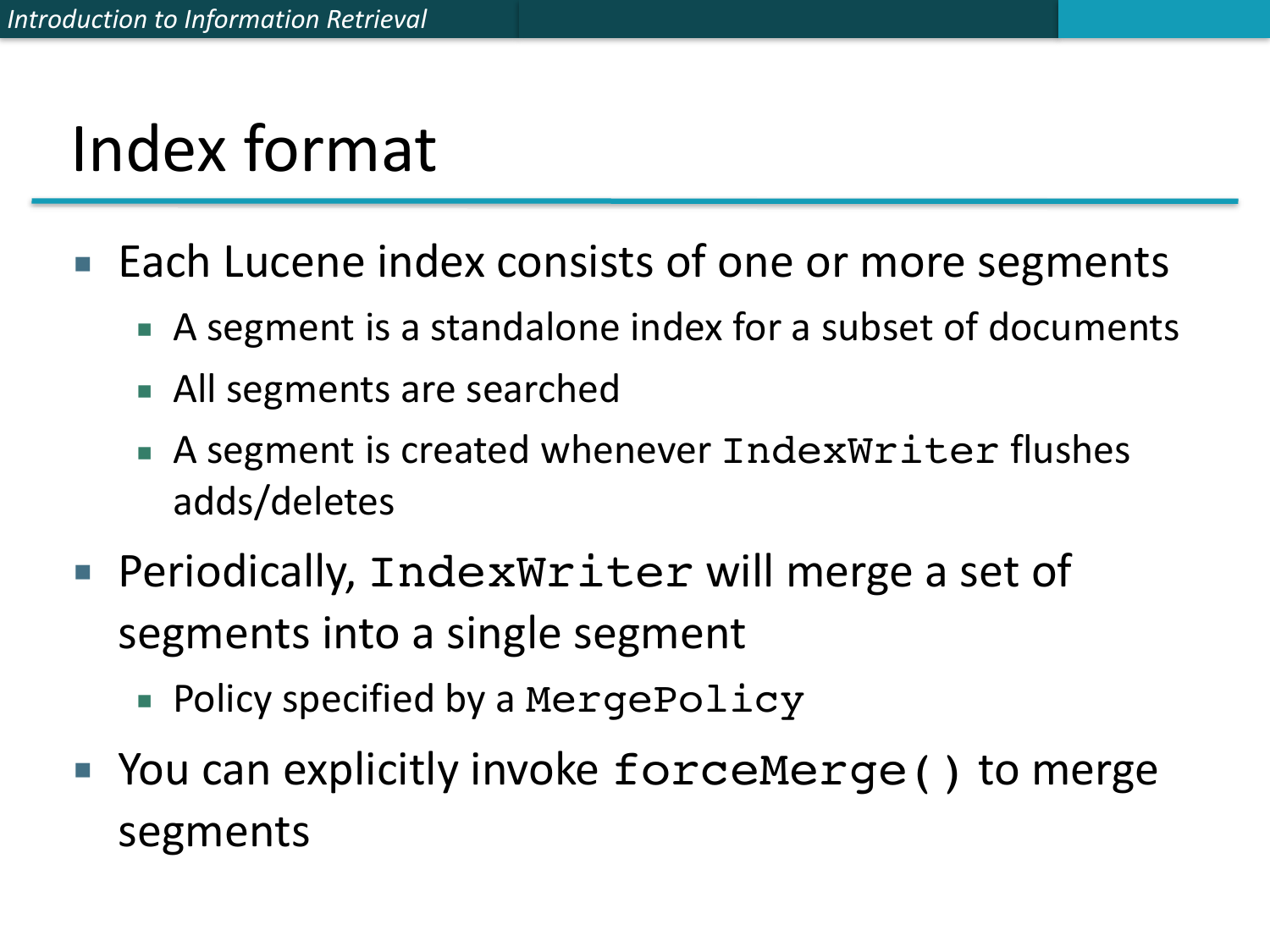# Basic merge policy

- Segments are grouped into levels
- Segments within a level are roughly equal size (in log space)
- Once a level has enough segments, they are merged into a segment at the next level up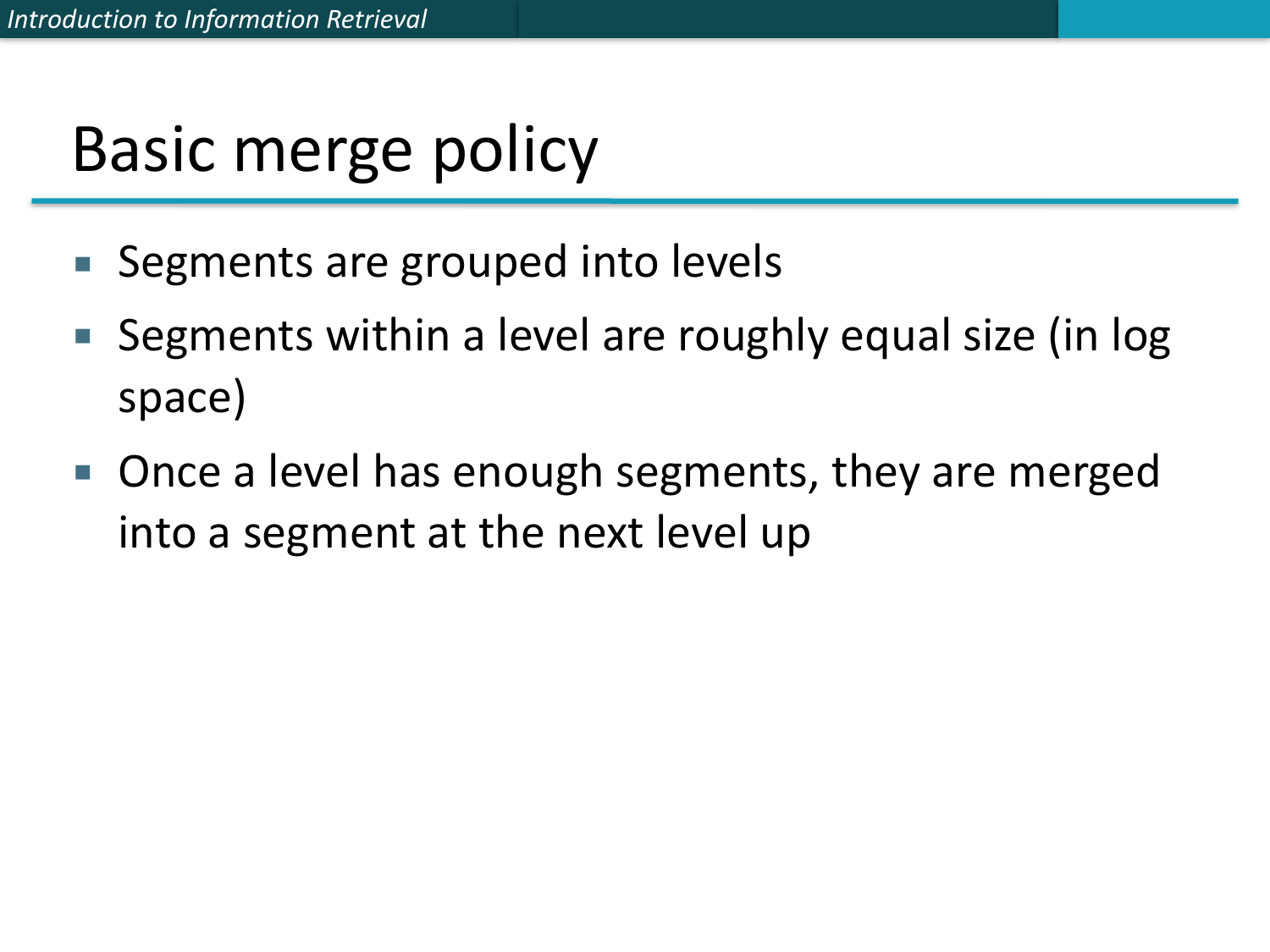# Searching a changing index

```
Directory dir = FSDirectory.open(...);
DirectoryReader reader = DirectoryReader.open(dir);
IndexSearcher searcher = new IndexSearcher(reader);
```
Above reader does not reflect changes to the index unless you reopen it.

```
DirectoryReader newReader = 
     DirectoryReader.openIfChanged(reader);
If (newReader != null) {
   reader.close();
   reader = newReader;
   searcher = new IndexSearcher(reader);
}
```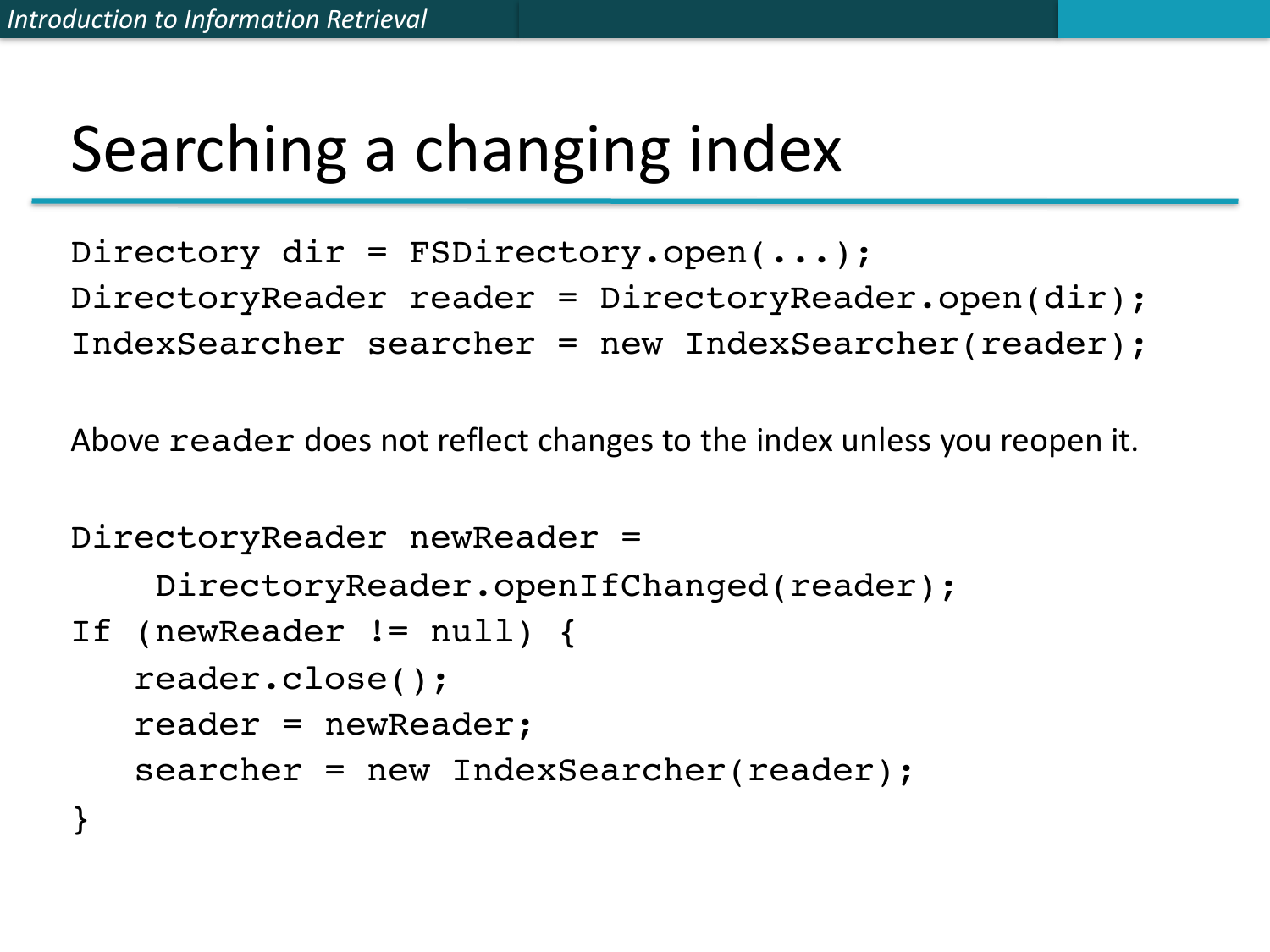## Near-real-time search

IndexWriter writer = ...; DirectoryReader reader = This will update whether the writer's changes have been written yet or not.

```
 DirectoryReader.open(writer, true);
IndexSearcher searcher = new IndexSearcher(reader);
```
// Now let us say there's a change to the index using  $w$ riter writer.addDocument(newDoc);

```
DirectoryReader newReader =
```
DirectoryReader.openIfChanged(reader, writer, true);

```
if (newReader != null) {
```
reader.close();

reader = newReader;

searcher = new IndexSearcher(reader);

}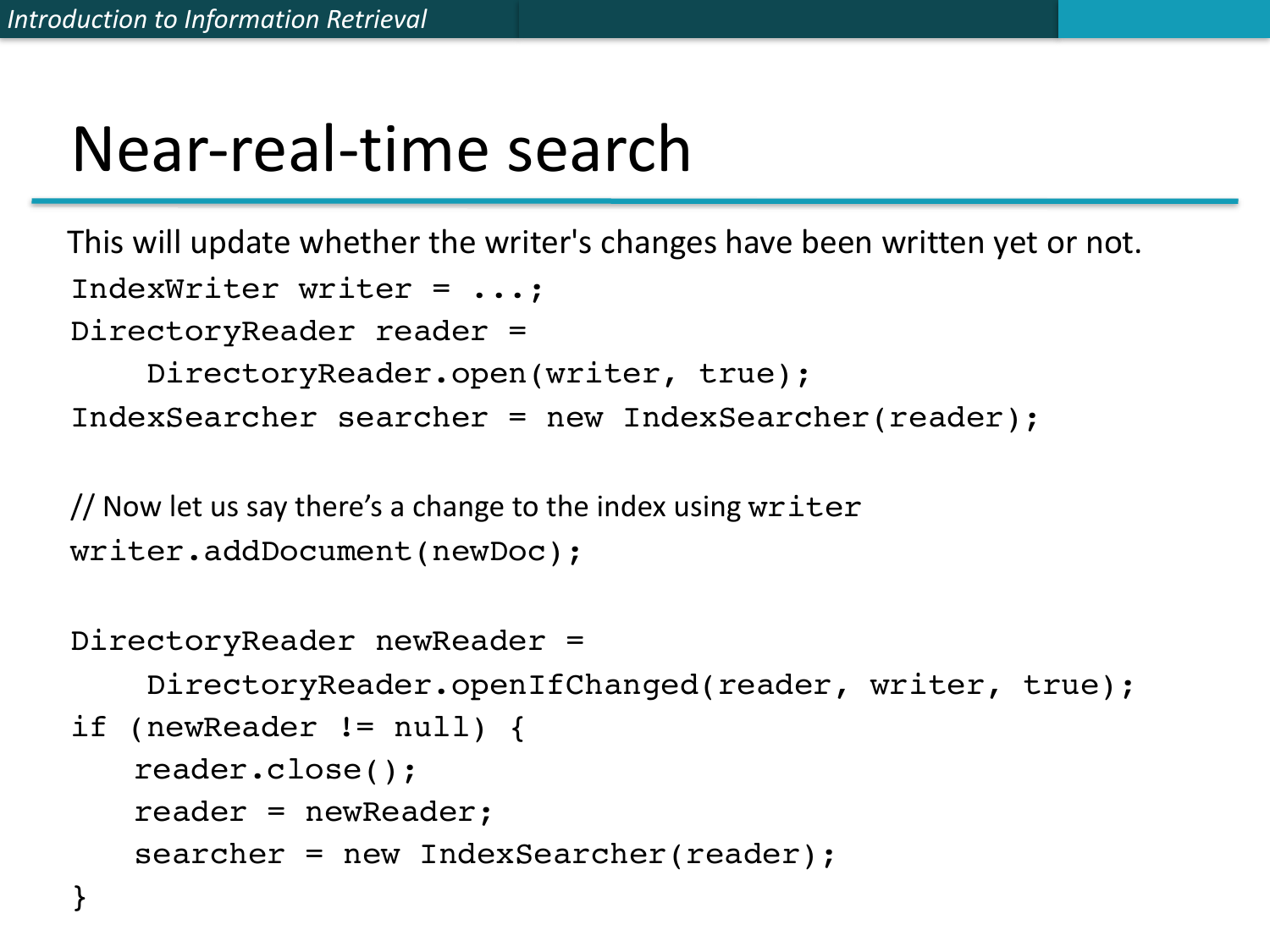#### QueryParser

- Constructor
	- StandardQueryParser(Analyzer analyzer);
- Parsing methods
	- Query parse(String query) throws ParseException;
	- $\blacksquare$  ... and many more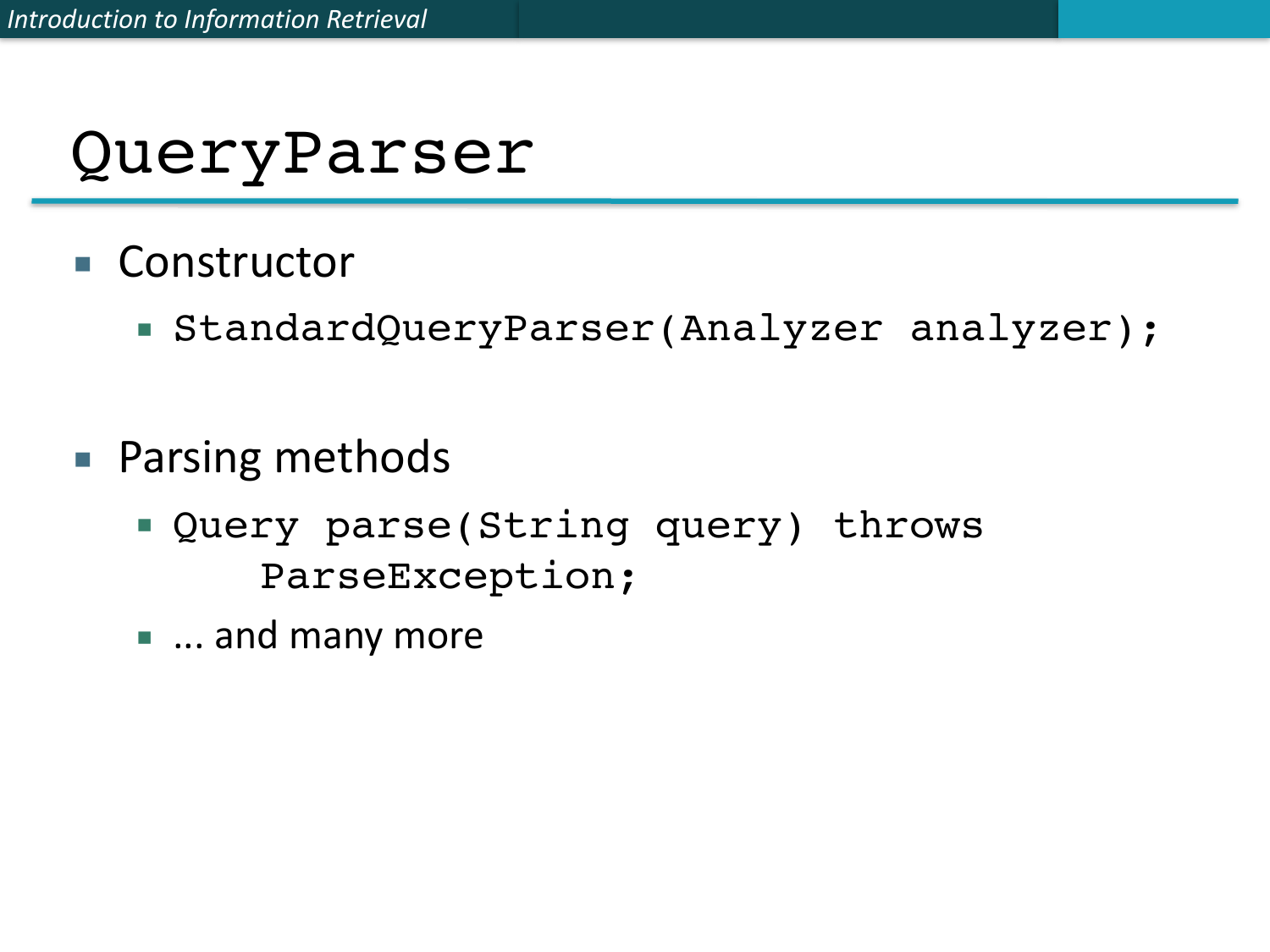#### QueryParser syntax examples

| <b>Query expression</b>              | Document matches if                                                                                          |
|--------------------------------------|--------------------------------------------------------------------------------------------------------------|
| java                                 | Contains the term java in the default field                                                                  |
| java junit<br>java OR junit          | Contains the term java or junit or both in the default<br>field (the default operator can be changed to AND) |
| $+$ java $+$ junit<br>java AND junit | Contains both <i>java</i> and <i>junit</i> in the default field                                              |
| title:ant                            | Contains the term <i>ant</i> in the title field                                                              |
| title: extreme - subject: sports     | Contains <i>extreme</i> in the title and not <i>sports</i> in subject                                        |
| (agile OR extreme) AND java          | Boolean expression matches                                                                                   |
| title:"junit in action"              | Phrase matches in title                                                                                      |
| title:"junit action"~5               | Proximity matches (within 5) in title                                                                        |
| java $*$                             | Wildcard matches for single terms                                                                            |
| java~                                | Fuzzy matches for single terms                                                                               |
| lastmodified:[1/1/09 TO<br>12/31/09] | Range matches                                                                                                |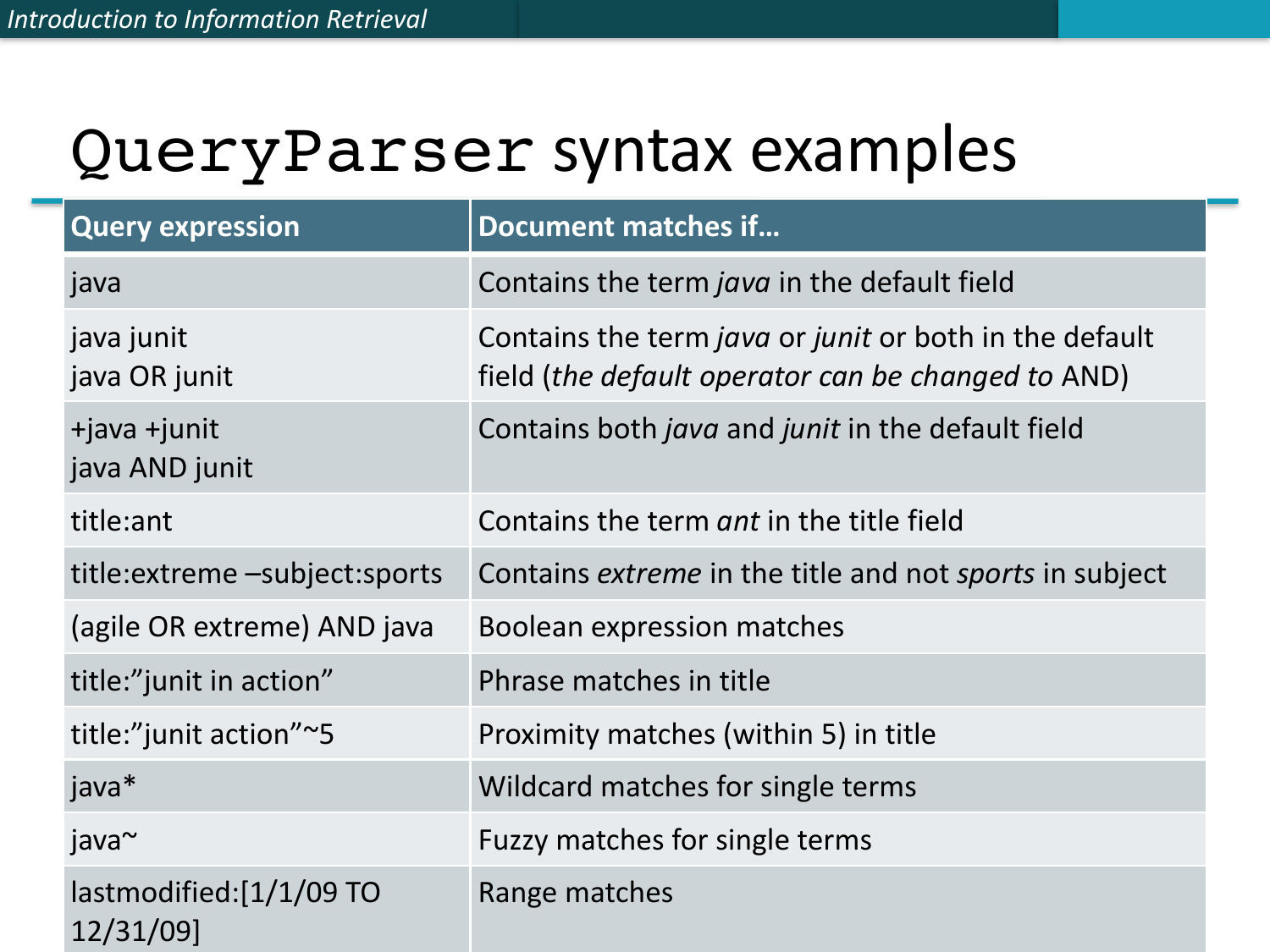# Construct Querys programmatically

- TermQuery
	- Constructed from a Term
- TermRangeQuery
- NumericRangeQuery
- PrefixQuery
- BooleanQuery
- PhraseQuery
- WildcardQuery
- FuzzyQuery
- MatchAllDocsQuery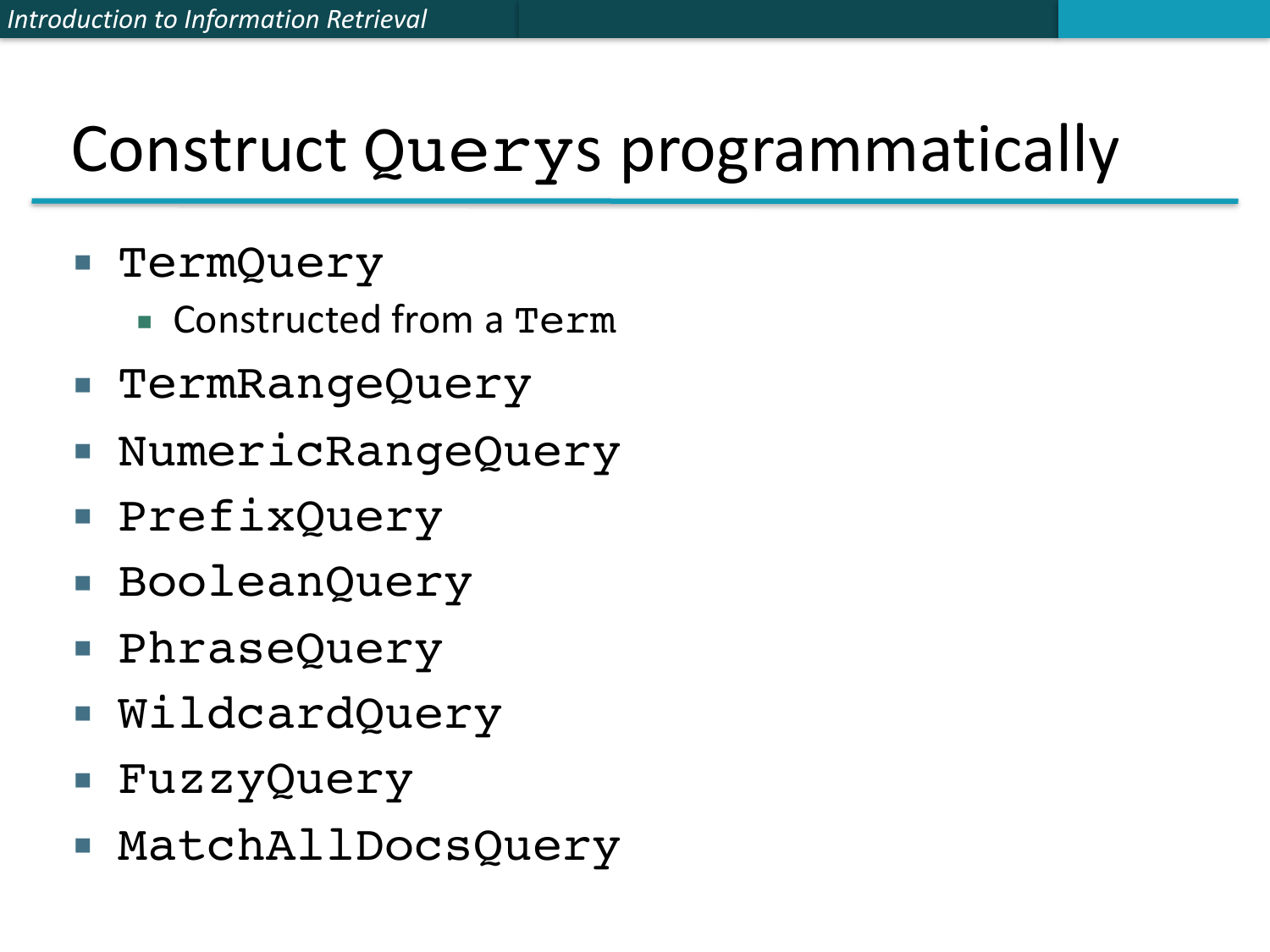## IndexSearcher

- Methods
	- TopDocs search(Query q, int n);
	- Document doc(int docID);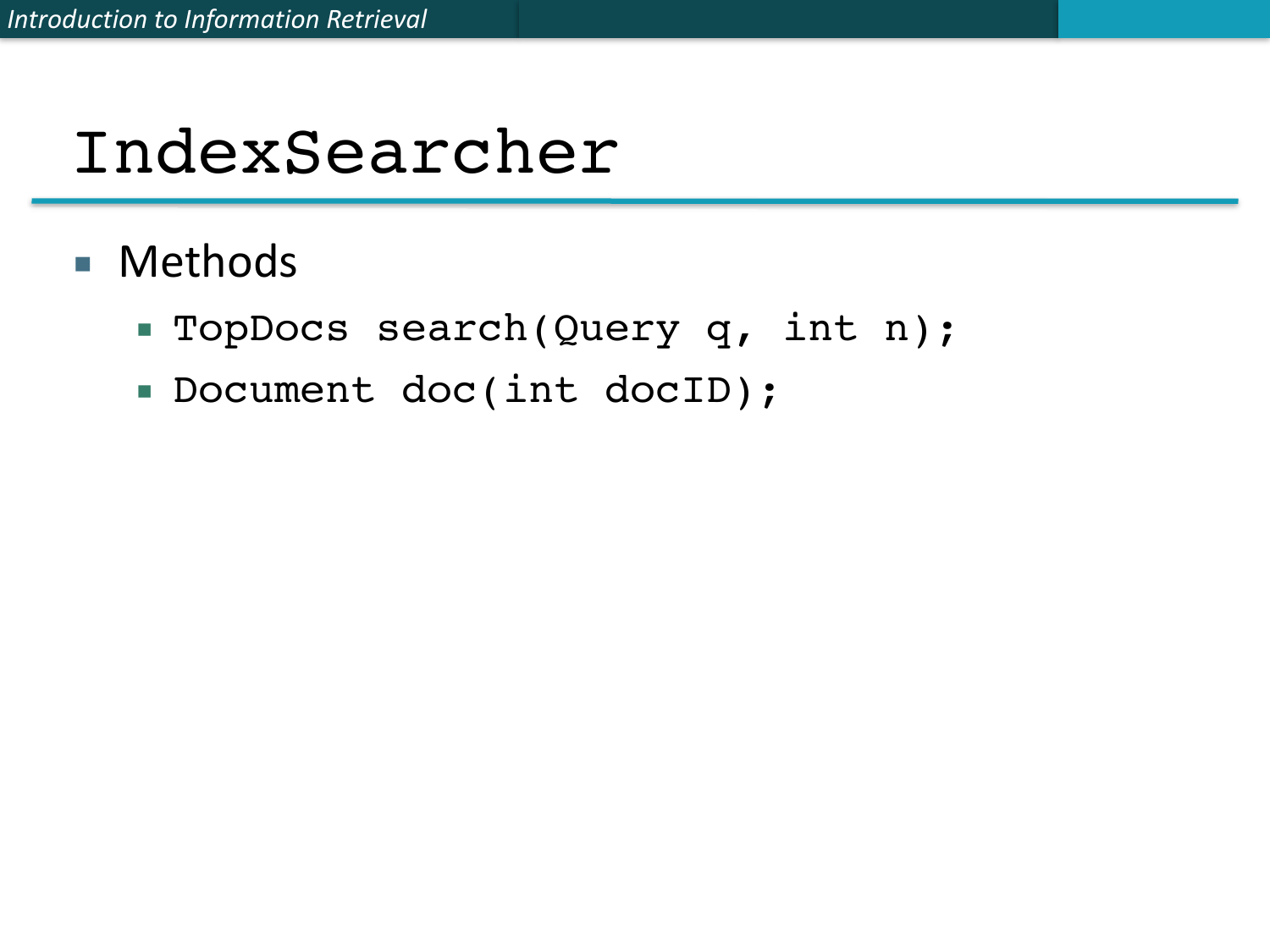## TopDocs and ScoreDoc

- TopDocs methods
	- Number of documents that matched the search totalHits
	- Array of ScoreDoc instances containing results scoreDocs
	- Returns best score of all matches getMaxScore()
- ScoreDoc methods
	- Document id doc
	- Document score score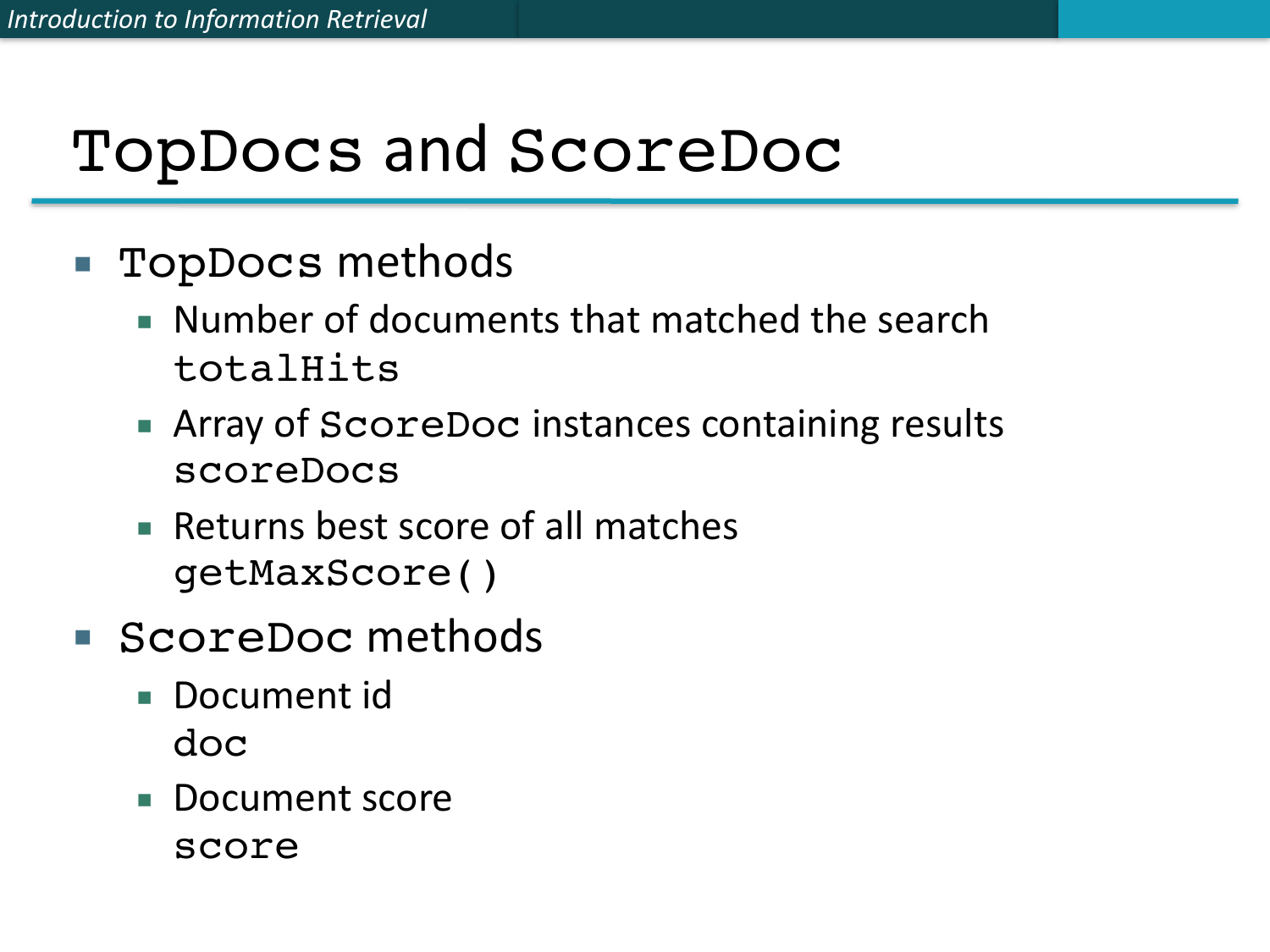# Scoring

- Original scoring function uses basic tf-idf scoring with
	- Programmable boost values for certain fields in documents
	- Length normalization
	- Boosts for documents containing more of the query terms
- IndexSearcher provides an explain() method that explains the scoring of a document